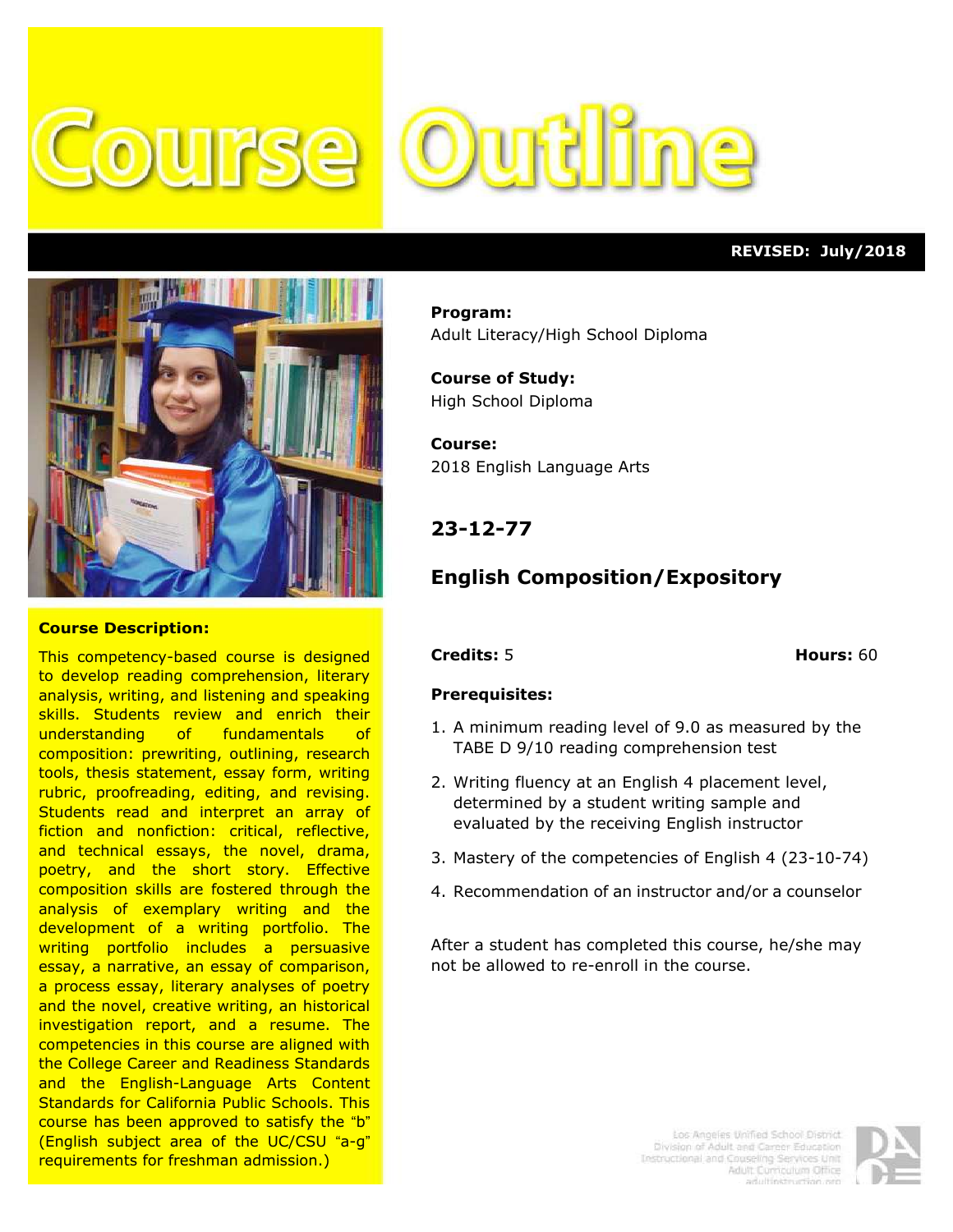## *A MESSAGE to COMPETENCY-BASED COURSE OUTLINE USERS*

This competency-based course outline is for use by students, teachers, counselors and school administrators, advisory committees, and all others having interest in the course.

Before enrolling, students can read the course competencies listed to help them (students) decide whether or not the course will meet their needs. After enrolling, a copy of the competencies can help a student track his/her progress through the course.

Teachers can use competency-based areas and statements to gain an overview of the course. The competencies can be used to develop lesson plans and teaching strategies. The Instructional Materials and Other Resources page provides teachers with instructional support in the form of textbook titles, media and technology options, as well as the names of advisory personnel. Many course outlines provide sample lesson plans written by experienced teachers of the course.

Counselors can use the course outline to explain course purpose, goals and content to students. Sharing competency lists with students will make the students aware of the minimal skills and knowledge they need to demonstrate after taking the course. This process can identify potential candidates for a course.

Principals can scan the competency-areas and statements to decide if the content of a course should be offered at their school in order to meet the needs of the community which it serves.

Competencies can be used to generate relevant questions and items for tests. The writing of individualized instructional contracts also needs to reflect the competency-based course outline components.

Clearly defined competency-based areas, statements, and minimal competencies are the points upon which curriculum, instruction, and assessment focus.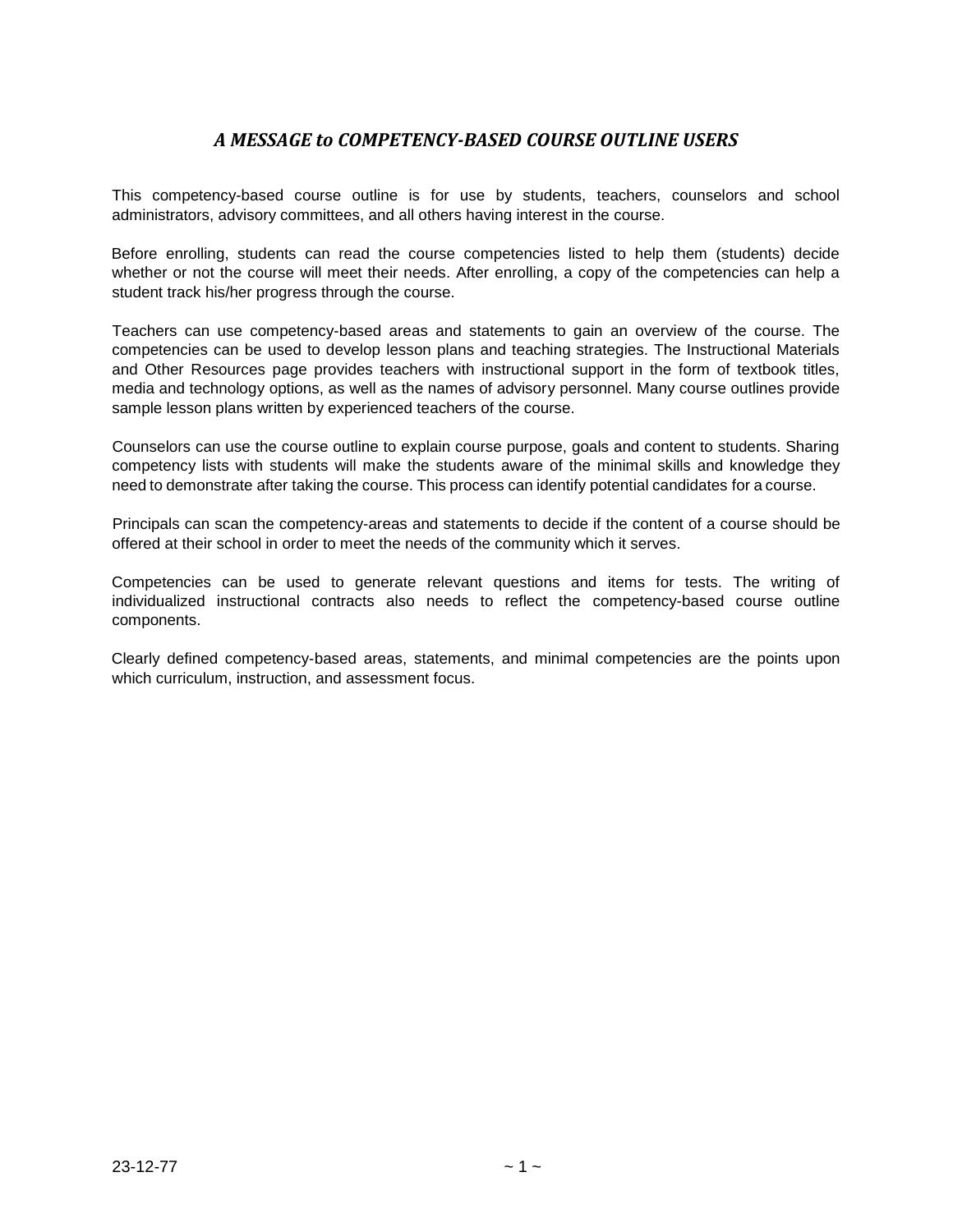## *THE DEVELOPMENT of a COMPETENCY-BASED COURSE OUTLINE*

Every approved CBE course outline is written by Los Angeles Unified School teachers who teach the course. All teacher/writers have been in-serviced and certified by the Adult Curriculum Office to learn about competency-based education and the outline format.

New courses and course revisions are initiated by school and/or central office subject area departments. The schools and the subject area departments share the responsibility for approving the subject content, hours, credits, etc. Teacher/writers submit their first draft to the appropriate central office subject area supervisor, specialist, consultant or adviser.

Course outline draft copies are next submitted to the curriculum office. There information required by the District and the State is verified. The outlines are edited and entered into the course outline computer data base. One formatted copy of an outline, with every page stamped "Draft Copy Only", is either approved by the curriculum office or returned for clarification or improvement.

Once signed off by the curriculum office an outline is routed back to the department that submitted it. When approved there, it is routed to the office of the Director of Instructional Services and finally to the Division's Assistant Superintendent for approval. The curriculum office then requests the required approvals by the LAUSD Board of Education.

The curriculum office sends master file copies of every approved CBE outline to principals of all Community Adult Schools and Employment Preparation Centers. These masters are used to reproduce copies for counselors and teachers. Students, community members, and other interested parties may also request copies. The curriculum office maintains a limited inventory of all outlines for additional distribution.

Changing needs are reflected in the constant development and revision of course outlines. It is an ongoing process designed to support the various demands of students, teachers, and the communities we serve.

TOM CALDERON Adult Curriculum Office Instructional and Counseling Services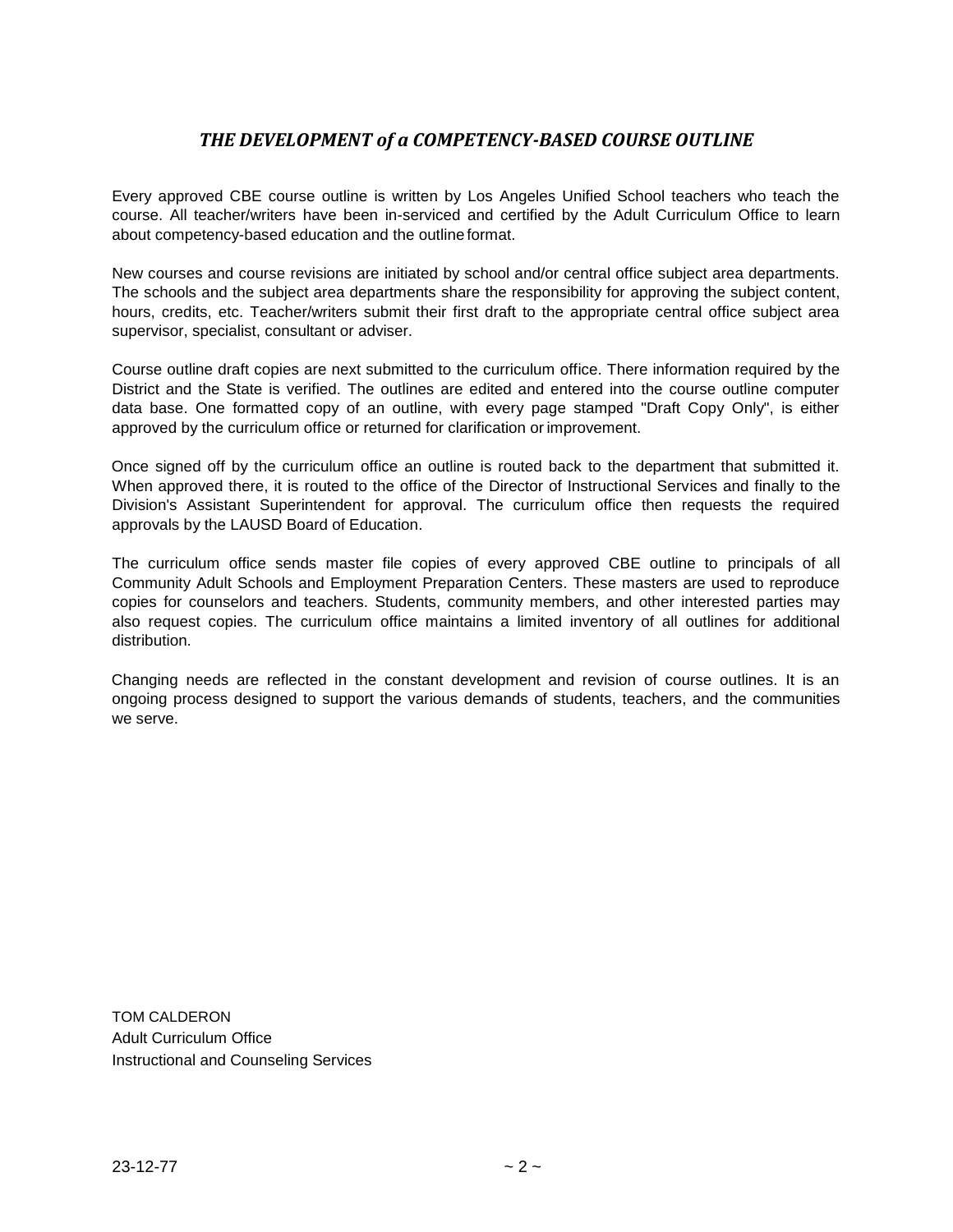## *CBE COMPETENCY BASED EDUCATION*

#### **Course Outline Competency-Based Component Definitions**

**Course descriptions** state the major emphasis and content of the course.

**Competency areas** are units of instruction based on related competencies.

**Competency statements** are competency area goals that together define the framework and purpose of the course.

**Competencies** fall on a continuum between goals and performance objectives and denote outcome of instruction.

#### **Competency-Based Philosophy Overview**

Competency-based instruction tells a student before instruction what skills or knowledge he/she will demonstrate after instruction.

A competency is stated as a minimum. This is the least a student has to demonstrate or know to be judged as competent. Stating competencies as minimums does not mean minimum instruction. Activities and opportunities should be provided for students to achieve maximum potential.

Competency-based education provides instruction that enables each student to attain individual goals as measured against pre-stated standards.

CBE instruction provides immediate and continual repetition and remediation. A student repeats tasks until achieving competence.

In competency-based education the curriculum, instruction, and assessment share common characteristics based on clearly stated competencies.

Curriculum, instruction and assessment in CBE are: explicit, known, agreed upon, integrated, performance-oriented, and adaptive.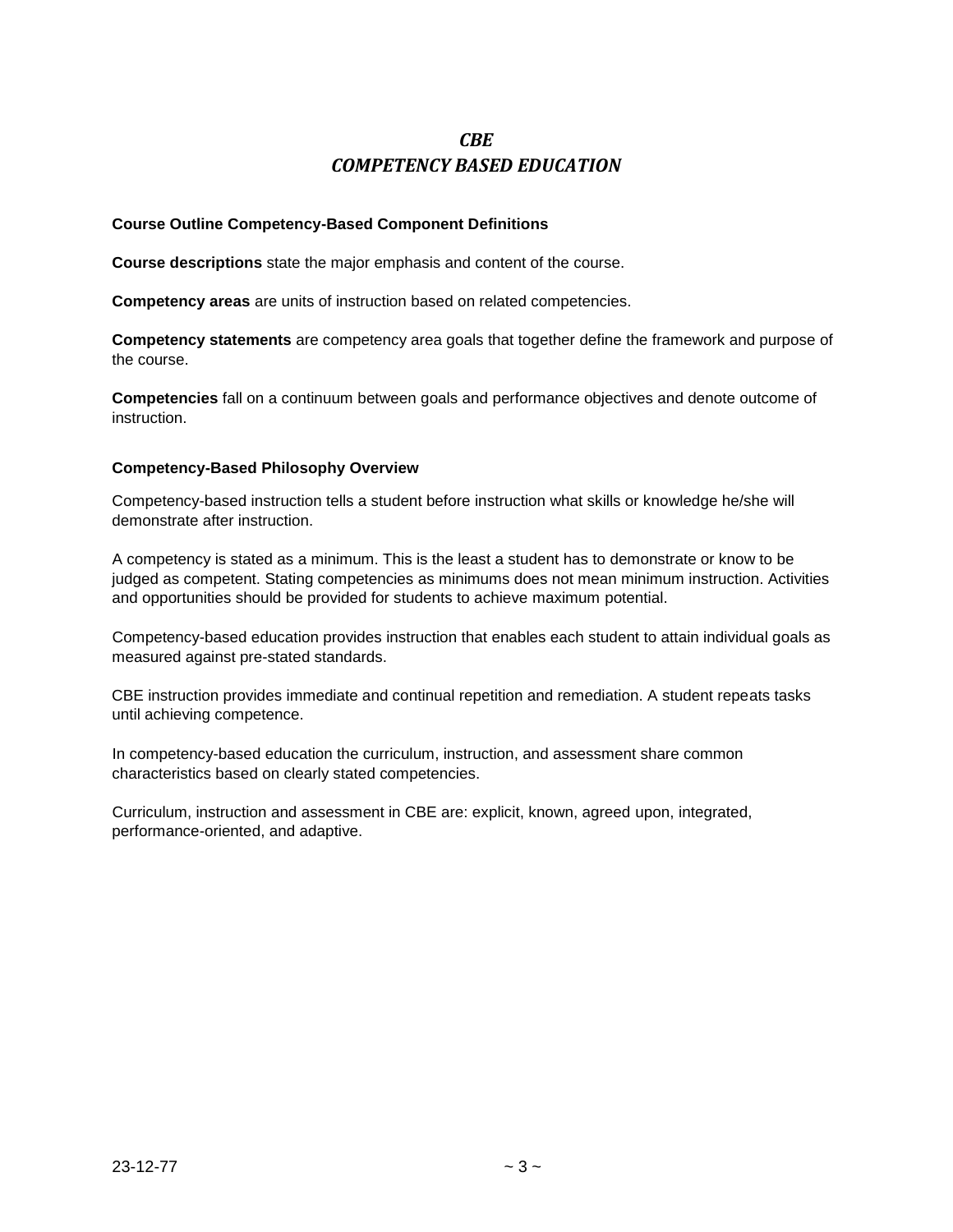## *COURSE OUTLINE COMPETENCY-BASED COMPONENTS*

A course outline reflects the essential intent and content of the course described. Acceptable course outlines have six components. (Education Code Section 52506). Course outlines for all apportionment classes, including those in jails, state hospitals, and convalescent hospitals contain the six required elements:

(EC 52504; 5CCR 10508 [b]; Adult Education Handbook for California (1977), Section 100)

#### **Course Outline Components**

#### GOALS AND PURPOSES

*The educational goals or purposes of every course are clearly stated and the class periods are devoted to instruction. The course should be broad enough in scope and should have sufficient educational worth to justify the expenditure of public funds.*

The goals and purpose of a course are stated in the COURSE DESCRIPTION. Course descriptions state the major emphasis and content of a course, and are written to be understandable by a prospective student.

#### PERFORMANCE OBJECTIVES OR COMPETENCIES

*Objectives should be delineated and described in terms of measurable results for the student and include the possible ways in which the objectives contribute to the student's acquisition of skiffs and competencies.*

Performance Objectives are sequentially listed in the COMPETENCY-BASED COMPONENTS section of the course outline. Competency Areas are units of instruction based on related competencies. Competency Statements are competency area goals that together define the framework and purpose of a course. Competencies fall on a continuum between goals and performance objectives and denote the outcome of instruction.

Competency-based instruction tells students before instruction what skills or knowledge they will demonstrate after instruction. Competency-based education provides instruction which enables each student to attain individual goals as measured against pre-stated standards.

Competency-based instruction provides immediate and continual repetition. In competencybased education the curriculum, instruction, and assessment share common characteristics based on clearly stated competencies. Curriculum, instruction, and assessment in competency- based education are: explicit, known, agreed upon, integrated, performance oriented, and adaptive.

pp. 28-34

**Location**

Cover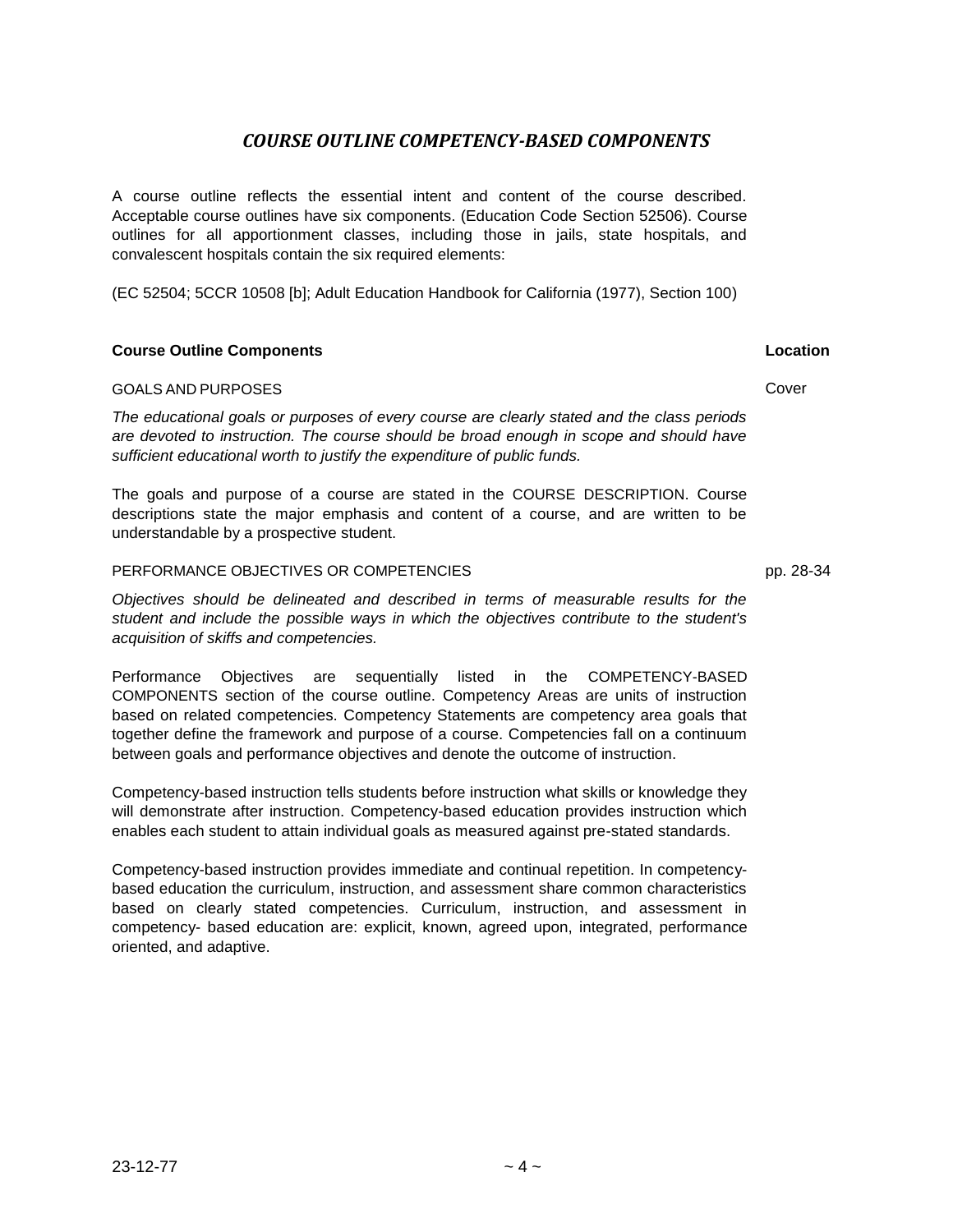## *COURSE OUTLINE COMPETENCY-BASED COMPONENTS (continued)*

#### **Course Outline Components**

#### INSTRUCTIONALSTRATEGIES

*Instructional techniques or methods could include laboratory techniques, lecture method, small- group discussion, grouping plans, and other strategies used in the classroom.*

Instructional strategies for this course are listed in the TEACHING STRATEGIES AND EVALUATION section of the course outline. Instructional strategies and activities for a course should be selected so that the overall teaching approach takes into account the instructional standards of a particular program, i.e., English as a Second Language, Programs for Older Adults, and Programs for Adults with Disabilities.

#### UNITS OFSTUDY, WITH APPROXIMATE HOURS ALLOTTED FOR EACH UNIT

*The approximate time devoted to each instructional unit within the course, as well as the total hours for the course, is indicated. The time in class is consistent with the needs of the student, and the length of the class should be that it ensures the student will learn at an optimum level.*

Units of study, with approximate hours allotted for each unit, are listed in the COMPETENCY AREA STATEMENTS of the course outline. The total hours of the course, including workbased learning hours (community classroom and cooperative vocational education) is listed on the cover of every CBE course outline. Each Competency Area listed within a CBE outline is assigned hours of instruction per unit.

#### COLLEGE AND CAREER READINESS STANDARDS FOR ENGLISH LANGUAGE ARTS pp. 7-19

ENGLISH-LANGUAGE ARTS CONTENT STANDARDS FOR CALIFORNIA PUBLIC SCHOOLS pp. 20-27

#### EVALUATION PROCEDURES

*The evaluation describes measurable evaluation criteria clearly within the reach of the student. The evaluation indicates anticipated improvement in performances as well as anticipated skills and competencies to be achieved.*

Evaluation procedures are detailed in the TEACHING STRATEGIES AND EVALUATION section of the course outline. Instructors monitor students' progress on a continuing basis, assessing students on attainment of objectives identified in the course outline through a variety of formal and informal tests (applied performance procedures, observations, simulations), paper and pencil exams, and standardized tests.

#### REPETITION POLICY THAT PREVENTS PERPETUATION OF STUDENT ENROLLMENT Cover

*After a student has completed all the objectives of the course, he or she should not be allowed to re-enroll in the course. There is, therefore, a need for a statement about the conditions for possible repetition of a course to prevent perpetuation of students in a particular program or an indefinite period of time.*

#### **Location**

pp. 28-34

p. 39

p. 39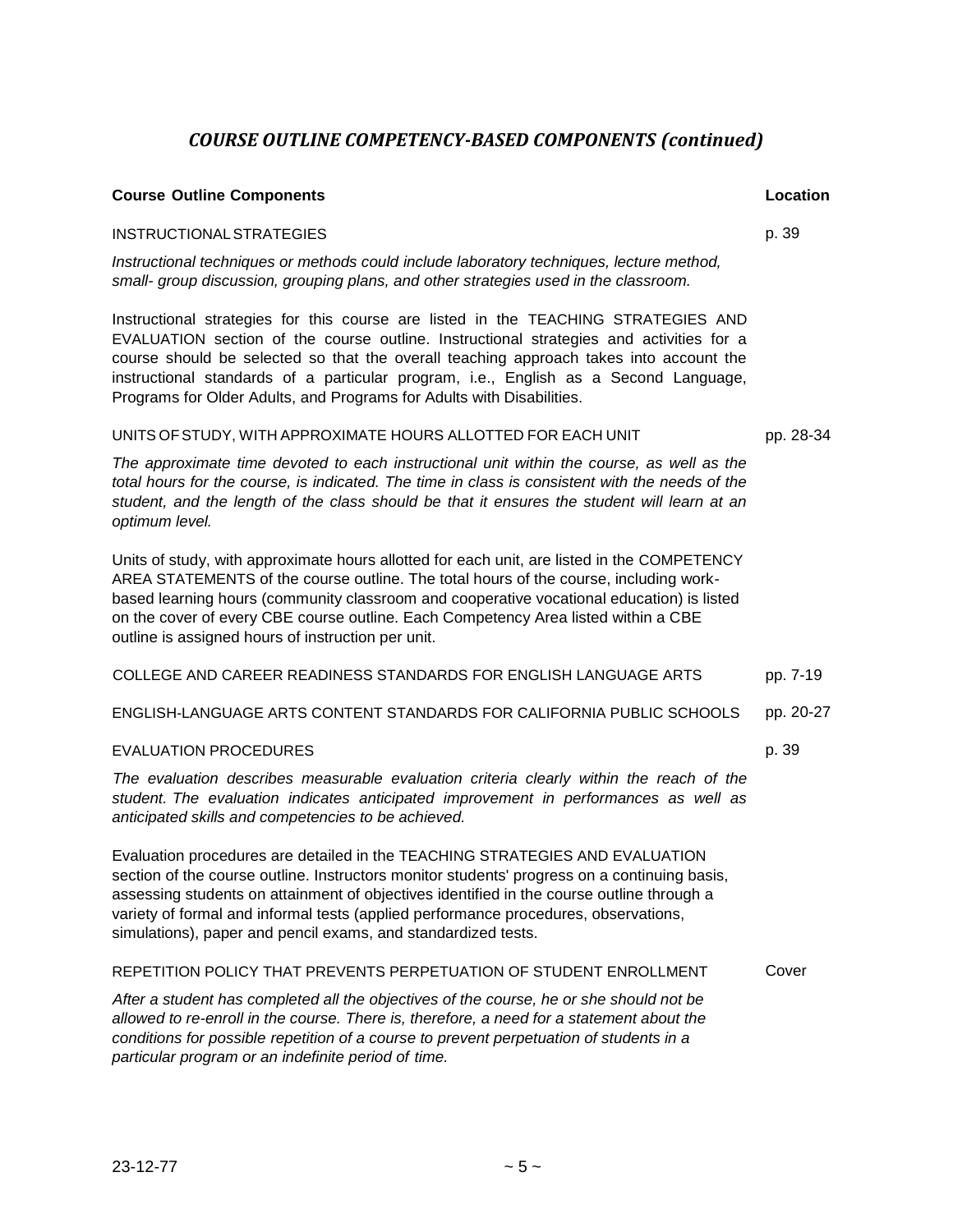## *ACKNOWLEDGMENTS*

The contributions of MARK KAVANAGH and BARBARA POLANSKY for writing this course outline are gratefully acknowledged. Thanks to TOM CALDERON for editing and preparing this course outline as competency-based.

> MARSHA EASTERDAY Supervisor Adult Secondary Education

> > ED MORRIS Director Instructional Support

APPROVED:

SANTIAGO JACKSON Assistant Superintendent Division of Adult and Career Education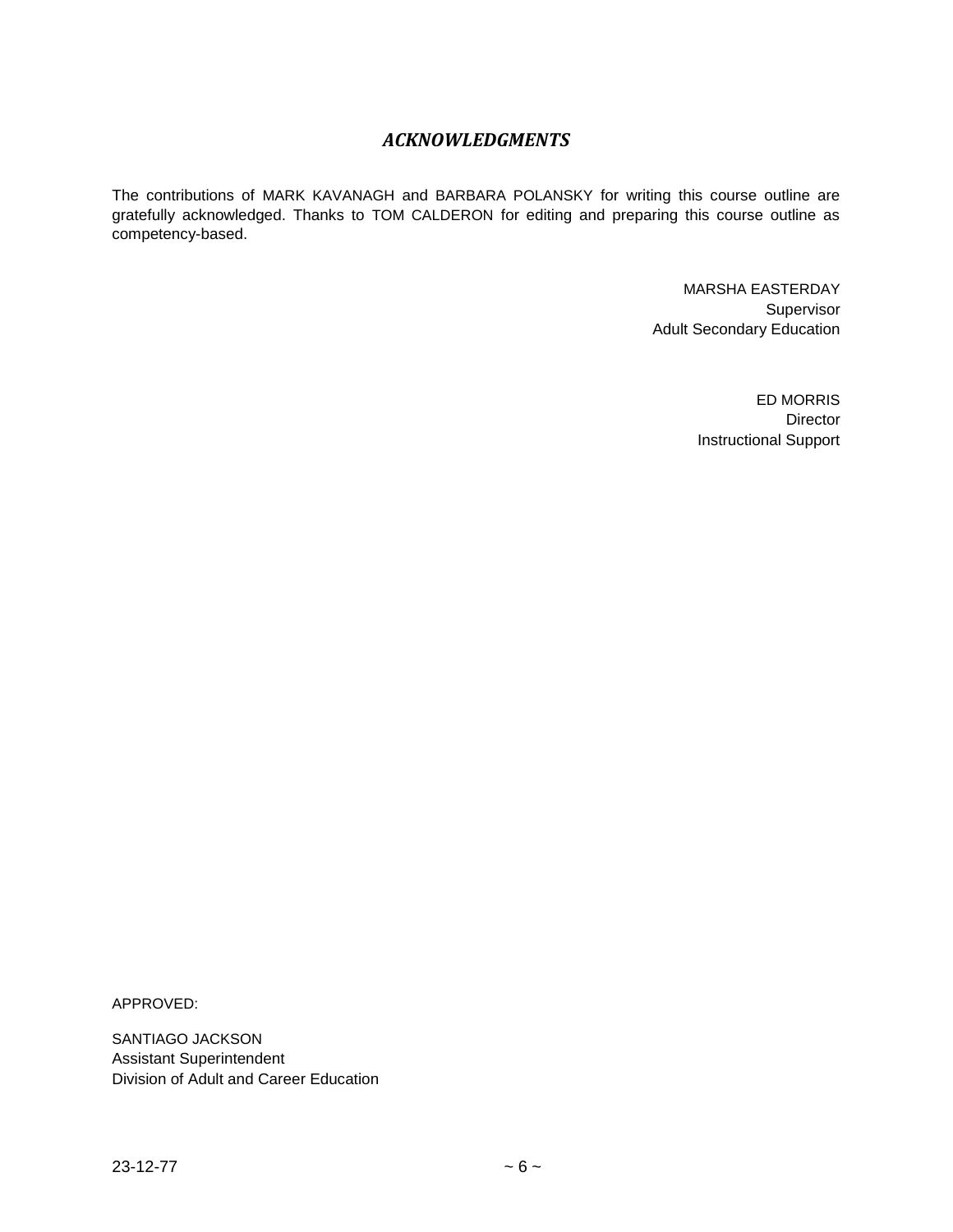#### **READING STANDARDS**

*To become college and career ready, students need to grapple with works of exceptional craft and thought whose range extends across genres, cultures, and centuries. By engaging with increasingly complex readings, students gain the ability to evaluate intricate arguments and the capacity to surmount the challenges posed by complex texts. Standards 1 and 10 play a special role since they operate whenever students are reading: Standard 1 outlines the command of evidence required to support any analysis of text (e.g., analyzing structure, ideas, or the meaning of word as defined by Standards 2-9); Standard 10 defines the range and complexity of what students need to read.* 

#### **Reading Strand**

Key: The citation at the end of each standard in the following chart identifies the CCSS strand, grade, and number (or standard number and letter, where applicable).

For example, RI.4.3 stands for Reading, Informational Text, Grade 4, Standard 3.

| RI: Reading Informational Text | RH: Reading Historical/Social Studies Text |
|--------------------------------|--------------------------------------------|
| <b>RL:</b> Reading Literature  | RST: Reading Scientific and Technical Text |

**CCR Anchor 1:** Read closely to determine what the text says explicitly and to make logical inferences from it; cite specific textual evidence when writing or speaking to support conclusions drawn from the text. (Apply this standard to texts of appropriate complexity as outlined by Standard  $10.1<sup>4</sup>$ 

Cite strong and thorough textual evidence to support analysis of what the text says explicitly as well as inferences drawn from the text. (RI/RL.9-10.1)

- *Application:* cite specific textual evidence to support analysis of primary and secondary sources, attending to such features as the date and origin of the information. (RH.9-10.1)
- *Application*: cite specific textual evidence to support analysis of science and technical texts, attending to the precise details of explanations or descriptions. (RST.9-10.1)

**CCR Anchor 2:** Determine central ideas or themes of a text and analyze their development; summarize the key supporting details and ideas. *(Apply this standard to texts of appropriate complexity as outlined by Standard 10.)*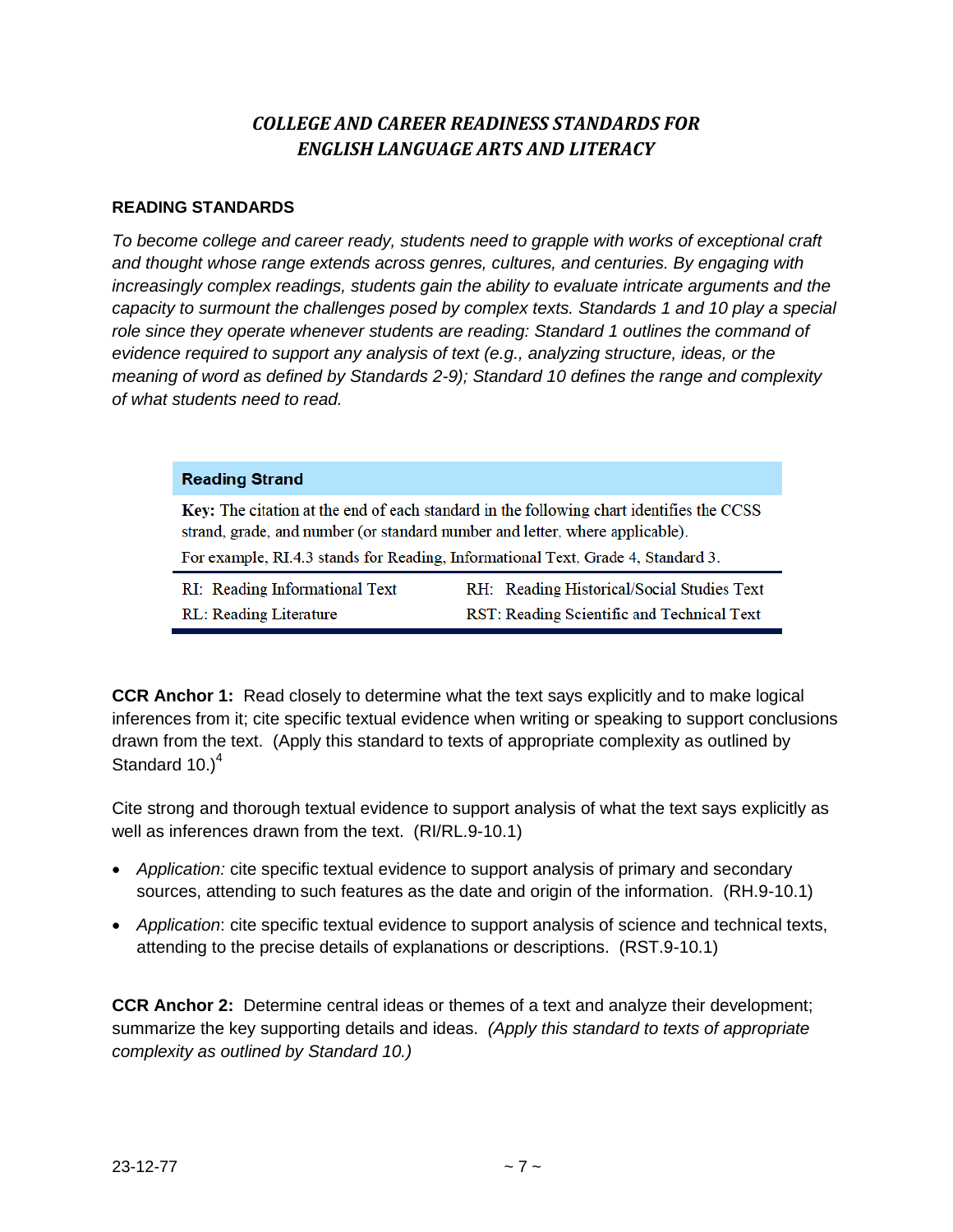## **READING STANDARDS**

**CCR Anchor 2:** Determine a theme or central idea of a text and analyze in detail its development over the course of the text, including how it emerges and is shaped and refined by specific details; provide an objective summary of the text. (RI/RL.9-10.2)

Determine the central ideas or conclusions of a text; summarize complex concepts, processes, or information presented in a text by paraphrasing them in simpler but still accurate terms. (RST.11-12.2)

**CCR Anchor 3:** Analyze how and why individuals, events, and ideas develop and interact over the course of a text. *(Apply this standard to texts of appropriate complexity as outlined by Standard 10.)*

Analyze a complex set of ideas or sequence of events and explain how specific individuals, ideas, or events interact and develop over the course of the text. (RI.11-12.3)

Analyze in detail a series of events described in a text; determine whether earlier events caused later ones or simply preceded them. (RH.9-10.3)

Follow precisely a complex multistep procedure when carrying out experiments, taking measurements, or performing technical tasks, attending to special cases or exceptions defined in the text. (RST.9-10.3)

**CCR Anchor 4:** Interpret words and phrases as they are used in a text, including determining technical, connotative, and figurative meanings, and analyze how specific word choices shape meaning or tone. *(Apply this standard to texts of appropriate complexity as outlined by Standard 10.)*

Determine the meaning of words and phrases as they are used in a text, including figurative, connotative, and technical meanings; analyze the cumulative impact of specific word choices on meaning and tone (e.g., how the language of a court opinion differs from that of a newspaper). (RI/RL.9-10.4)

 *Application:* determine the meaning of symbols, key terms, and other domain-specific words and phrases as they are used in a specific scientific or technical context. (RST.9-10.4)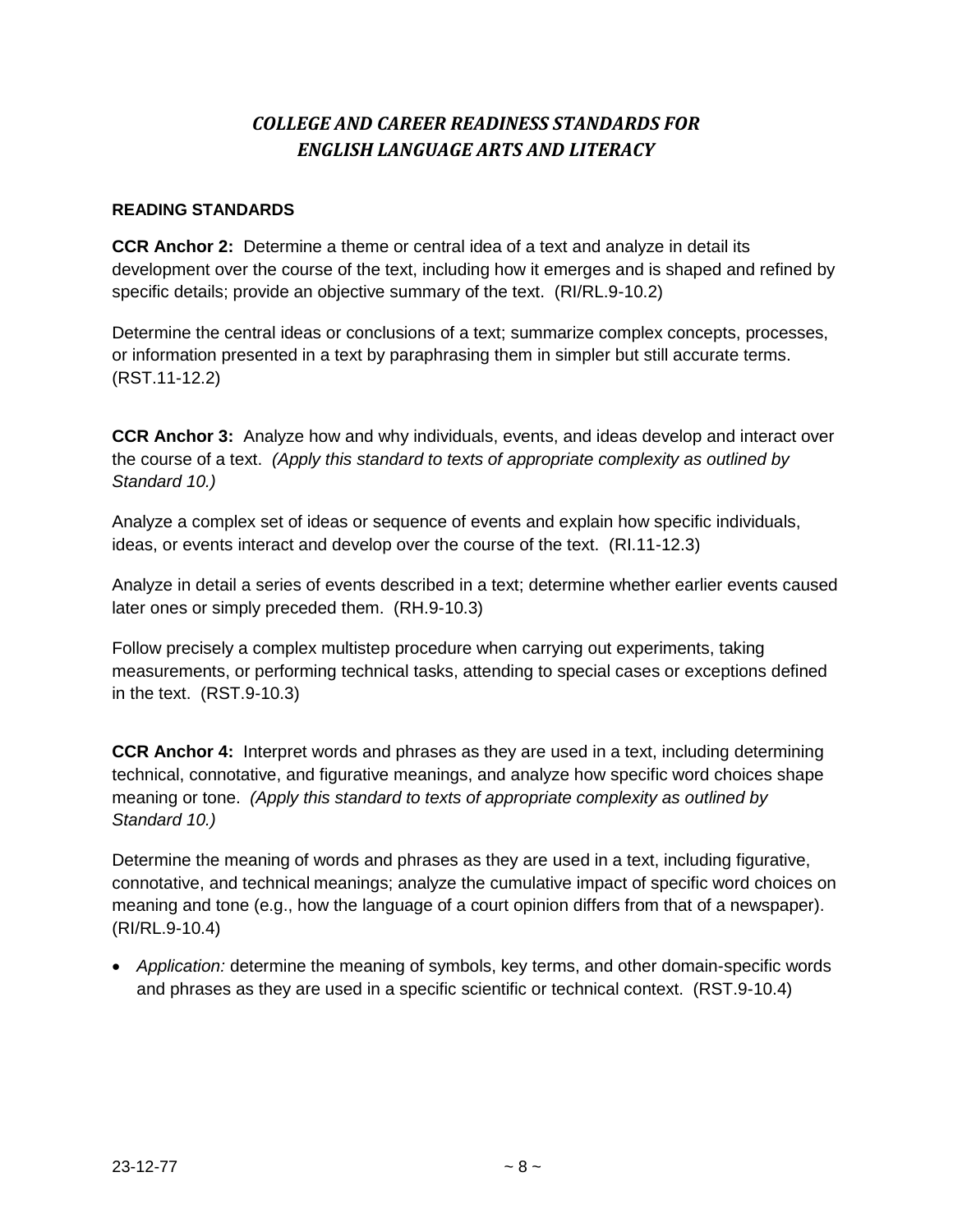#### **READING STANDARDS**

**CCR Anchor 5:** Analyze the structure of texts, including how specific sentences, paragraphs, and larger portions of the text (e.g., a section, chapter, scene, or stanza) relate to each other and the whole. *(Apply this standard to texts of appropriate complexity as outlined by Standard 10.)*

Analyze in detail how an author's ideas or claims are developed and refined by particular sentences, paragraphs, or larger portions of a text (e.g., a section or chapter). (RI.9-10.5)

Analyze and evaluate the effectiveness of the structure an author uses in his or her exposition or argument, including whether the structure makes points clear, convincing, and engaging. (RI.11-12.5)

**CCR Anchor 6:** Assess how point of view or purpose shapes the content and style of a text. *(Apply this standard to texts of appropriate complexity as outlined by Standard 10.)*

Determine an author's point of view or purpose in a text and analyze how an author uses rhetoric to advance that point of view or purpose. (RI.9-10.6)

 *Application*: analyze a particular point of view or cultural experience reflected in a work of literature from outside the United States, drawing on a wide reading of world literature. (RL.9-10.6)

Analyze a case in which grasping point of view requires distinguishing what is directly stated in a text from what is really meant (e.g., satire, sarcasm, irony, or understatement). (RL.11-12.6)

Compare the point of view of two or more authors for how they treat the same or similar topics, including which details they include and emphasize in their respective accounts. (RH.9-10.6)

**CCR Anchor 7:** Integrate and evaluate content presented in diverse media and formats, including visually and quantitatively, as well as in words. *(Apply this standard to texts of appropriate complexity as outline by Standard 10.)*

Integrate quantitative or technical analysis (e.g., charts, research data) with qualitative analysis in print or digital text. (RH.9-10.7)

Translate quantitative or technical information expressed in words in a text into visual form (e.g., a table or chart) and translate information expressed visually or mathematically (e.g., in an equation) into words. (RST.9-10.7)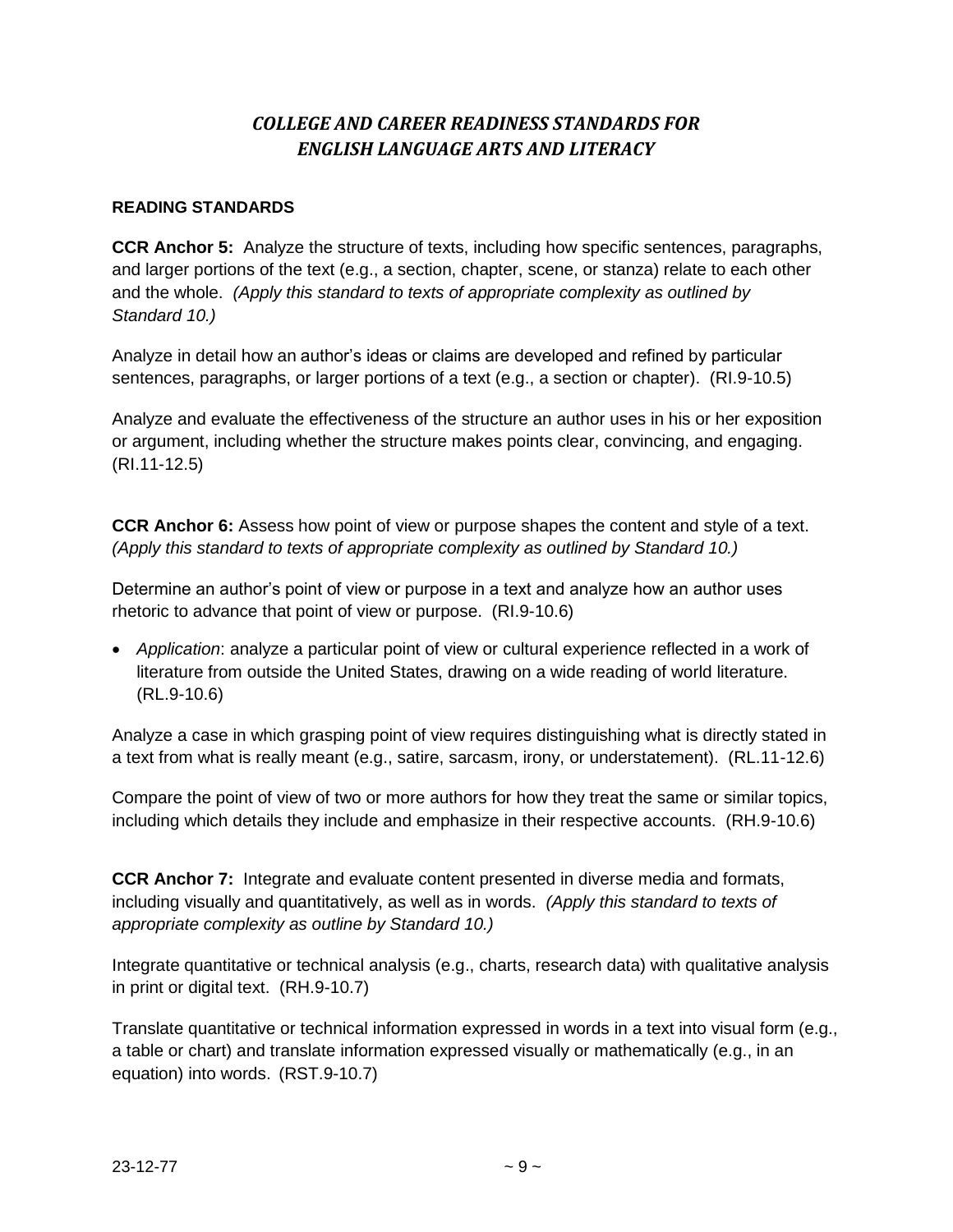#### **READING STANDARDS**

**CCR Anchor 7:** Integrate and evaluate multiple sources of information presented in different media or formats (e.g., visually, quantitatively) as well as in words in order to address a question or solve a problem. (RI.11-12.7)

**CCR Anchor 8:** Delineate and evaluate the argument and specific claims in a text, including the validity of the reasoning as well as the relevance and sufficiency of the evidence. *(Apply this standard to texts of appropriate complexity as outlined by Standard 10.)*

Delineate and evaluate the argument and specific claims in a text, assessing whether the reasoning is valid and the evidence is relevant and sufficient; identify false statements and fallacious reasoning. (RI.9-10.8)

**CCR Anchor 9:** Analyze how two or more texts address similar themes or topics in order to build knowledge or to compare the approaches the authors take. *(Apply this standard to texts of appropriate complexity as outlined by Standard 10.)*

Analyze seminal U.S. documents of historical and literary significance (e.g., Washington's Farewell Address, the Gettysburg Address, Roosevelt's Four Freedoms speech, King's "Letter from Birmingham Jail"), including how they address related themes and concepts. (RI.9-10.9)

Analyze seventeenth-, eighteenth-, and nineteenth-century foundational U.S. documents of historical and literary significance (including The Declaration of Independence, the Preamble to the Constitution, the Bill of Rights, and Lincoln's Second Inaugural Address) for their themes, purposes, and rhetorical features. (RI.11-12.9)

Compare and contrast findings presented in a text to those from other sources (including their own experiments), noting when the findings support or contradict previous explanations or accounts. (RST.9-10.9)

 *Application:* compare and contrast treatments of the same topic in several primary and secondary sources. (RH.9-10.9)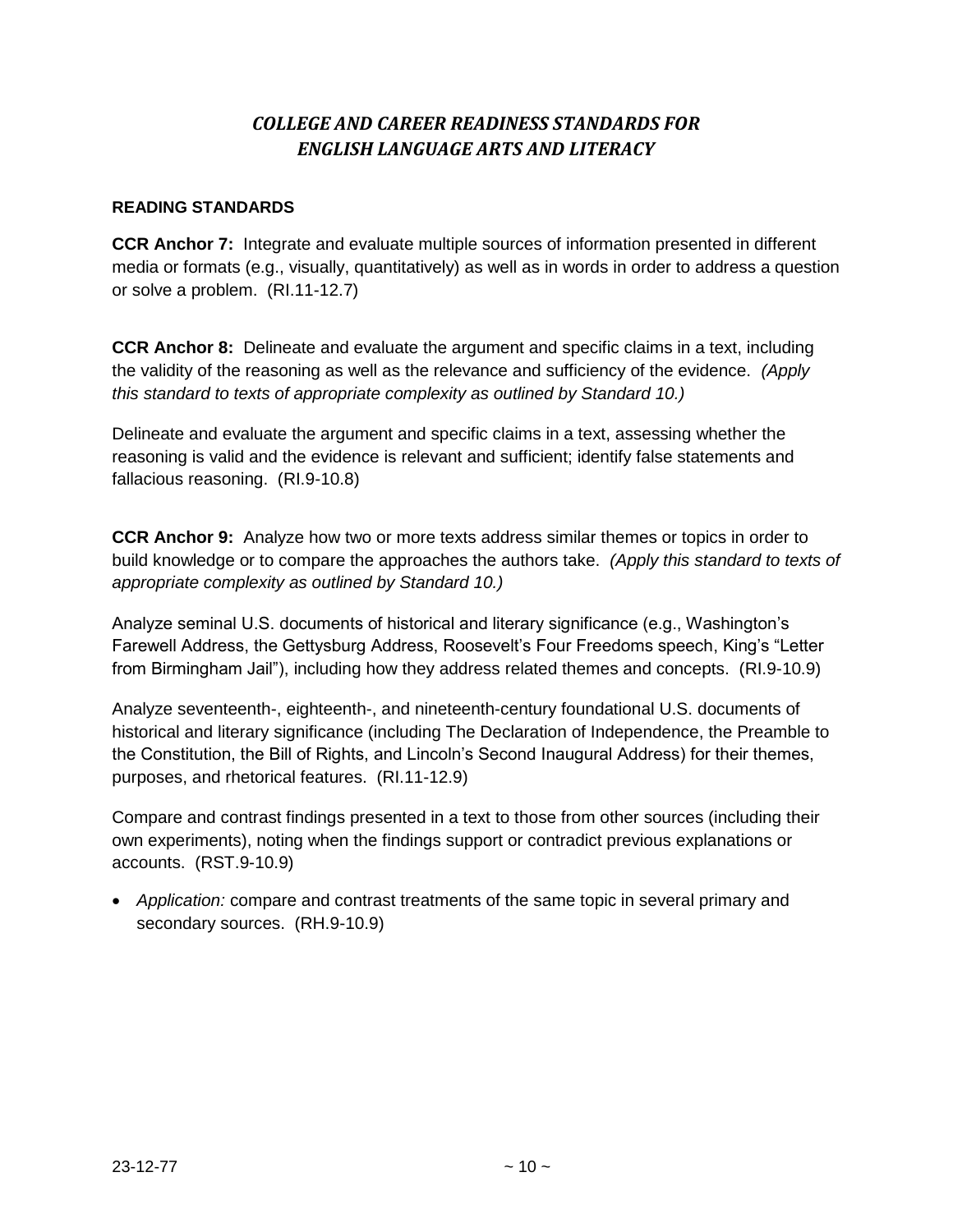#### **READING STANDARDS**

**CCR Anchor 10:** Read and comprehend complex literary and informational texts independently and proficiently.

Associated Quantitative Measures of Text Complexity to E Levels of Learning

| <b>Common Core Band</b> | <b>ATOS</b>     | Degrees of Reading<br>Power | Flesch-Kincaid | The Lexile<br>Framework <sup>*</sup> | <b>Reading Maturity</b> | SourceRater     |
|-------------------------|-----------------|-----------------------------|----------------|--------------------------------------|-------------------------|-----------------|
| $9th - 10th(E)$         | $9.67 - 12.01$  | $62 - 72$                   | $8.32 - 12.12$ | $1050 - 1335$                        | $8.41 - 10.81$          | $9.02 - 13.93$  |
| $11th$ – CCR $(E)$      | $11.20 - 14.10$ | $67 - 74$                   | $10.34 - 14.2$ | $1185 - 1385$                        | $9.57 - 12.00$          | $12.30 - 14.50$ |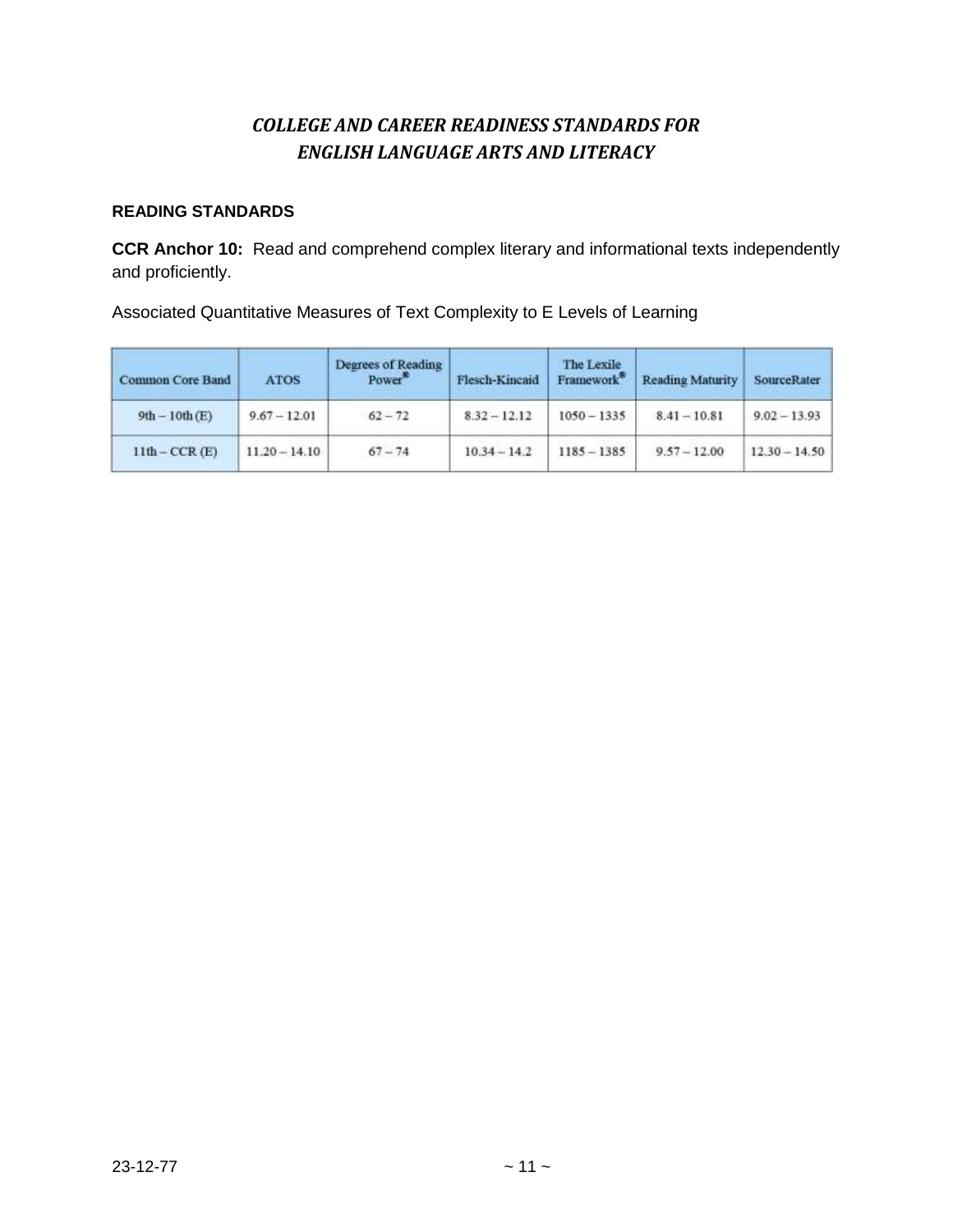#### **WRITING STANDARDS**

*To be college and career ready writers, students must take task, purpose, and audience into careful consideration, choosing words, information, structures, and formats deliberately. The Writing Standards cultivate the development of three mutually reinforcing writing capacities: crafting arguments, writing to inform and explain, and fashioning narratives about real or imagined experiences. The overwhelming focus of writing throughout the levels is on arguments and informative/explanatory texts. Writing Standard 9 is a standout because it stresses the importance of the writing-reading connection by requiring students to draw upon and use evidence from literary and informational texts as they write arguments or inform/explain. Because of the centrality of writing to most forms of inquiry, research standards are prominently included in this strand as well.*

#### **Writing Strand**

Key: The citation at the end of each standard in the following chart identifies the CCSS strand, grade, and number (or standard number and letter, where applicable).

For example, W.5.1a stands for Writing, Grade 5, Standard 1a.

W: Writing

WHST: Writing for History/Social Studies, Scientific and Technical Subjects

**CCR Anchor 1:** Write arguments to support claims in an analysis of substantive topics or texts, using valid reasoning and relevant and sufficient evidence.

Write arguments to support claims in an analysis of substantive topics or texts, using valid reasoning and relevant and sufficient evidence.

- a. Introduce precise claim(s), distinguish the claim(s) from alternate or opposing claims, and create an organization that establishes clear relationships among the claim(s), counterclaims, reasons, and evidence.
- b. Develop claim(s) and counterclaims fairly, supplying evidence for each while pointing out the strengths and limitations of both in a manner that anticipates the audience's knowledge level and concerns.
- c. Use words, phrases, and clauses to link the major sections of the text, create cohesion, and clarify the relationships between claim(s) and reasons, between reasons and evidence, and between claim(s) and counterclaims.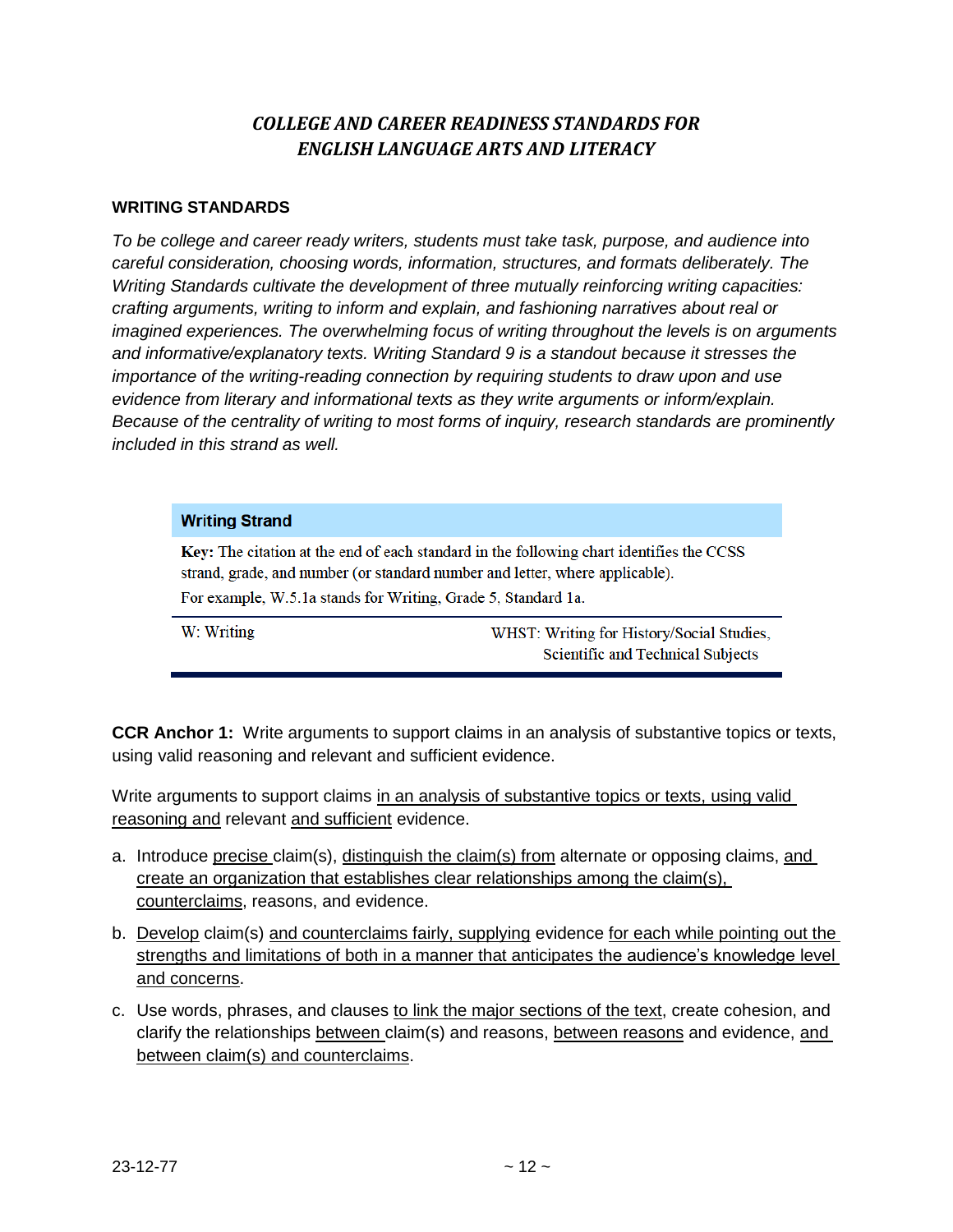#### **WRITING STANDARDS**

**CCR Anchor 1:** Write arguments to support claims in an analysis of substantive topics or texts, using valid reasoning and relevant and sufficient evidence.

Write arguments to support claims in an analysis of substantive topics or texts, using valid reasoning and relevant and sufficient evidence.

- d. Establish and maintain a formal style and objective tone while attending to the norms and conventions of the discipline in which they are writing.
- e. Provide a concluding statement or section that follows from and supports the argument presented. (W/WHST.9-10.1)

**CCR Anchor 2:** Write informative/explanatory texts to examine and convey complex ideas and information clearly and accurately through the effective selection, organization, and analysis of content.

Write informative/explanatory texts to examine and convey complex ideas, concepts, and information clearly and accurately through the effective selection, organization, and analysis of content. [This includes the narration of historical events, scientific procedures/experiments, or technical processes.]

- a. Introduce a topic and organize complex ideas, concepts, and information to make important connections and distinctions; include formatting (e.g., headings), graphics (e.g., figures, tables), and multimedia when useful to aiding comprehension.
- b. Develop the topic with well-chosen, relevant, and sufficient facts, extended definitions concrete details, quotations, or other information and examples appropriate to the audience's knowledge of the topic.
- c. Use appropriate and varied transitions to link the major sections of the text, create cohesion, and clarify the relationships among complex ideas and concepts.
- d. Use precise language and domain-specific vocabulary to manage the complexity of the topic.
- e. Establish and maintain a formal style and objective tone while attending to the norms and conventions of the discipline in which they are writing.
- f. Provide a concluding statement or section that follows from and supports the information or explanation presented (e.g., articulating implications or the significance of the topic). (W/WHST.9-10.2)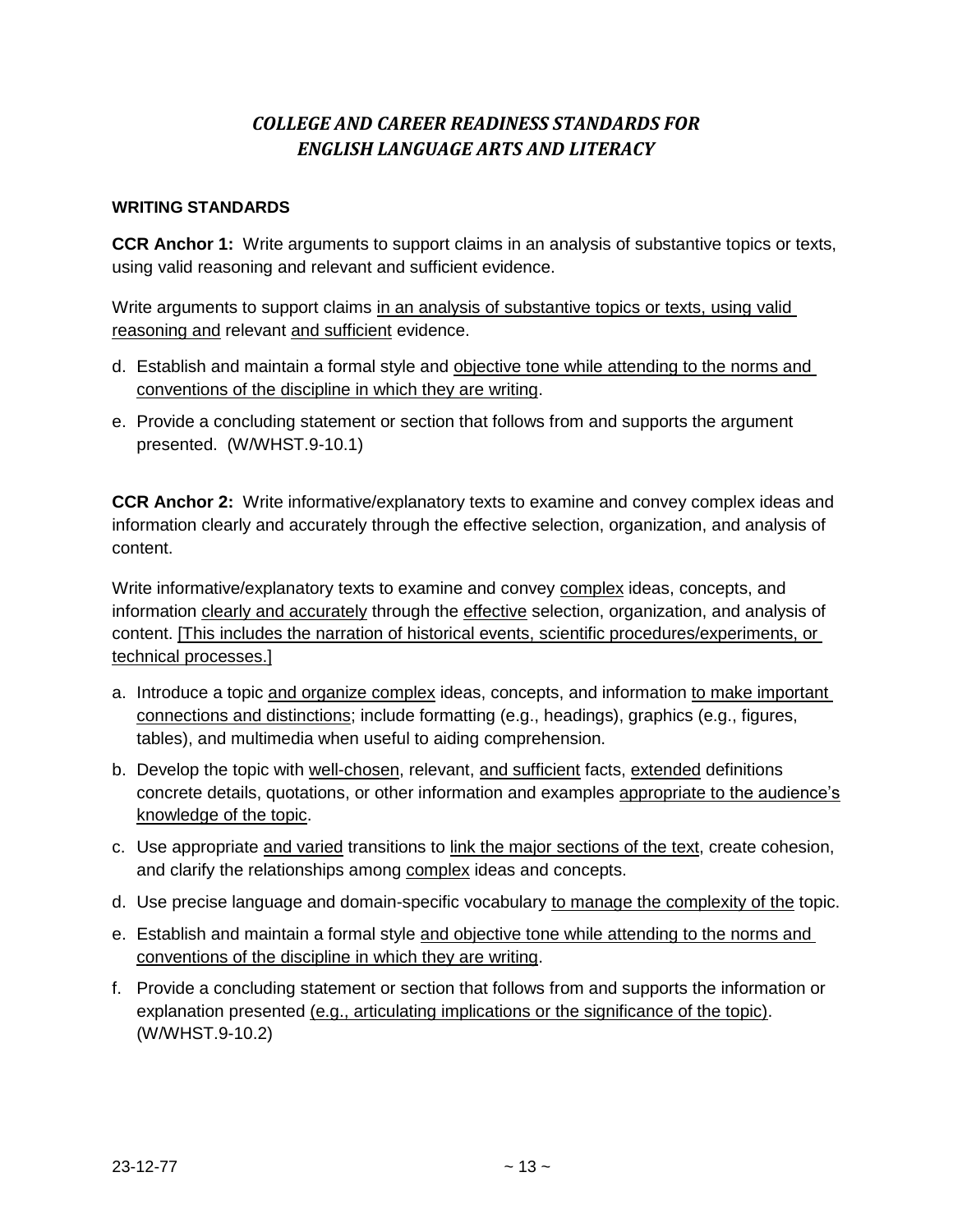#### **WRITING STANDARDS**

**CCR Anchor 3:** Write narratives to develop real or imagined experiences or events using effective technique, well-chosen details and well-structured event sequences.

Note: Students' narrative skills continue to grow in these levels as students work to incorporate narrative elements effectively into their arguments and informative/explanatory texts.

**CCR Anchor 4:** Produce clear and coherent writing in which the development, organization, and style are appropriate to task, purpose, and audience.

Produce clear and coherent writing in which the development, organization, and style are appropriate to task, purpose, and audience. (W/WHST.11-12.4)

**CCR Anchor 5:** Develop and strengthen writing as needed by planning, revising, editing, rewriting, or trying a new approach.

Develop and strengthen writing as needed by planning, revising, editing, rewriting, or trying a new approach, focusing on addressing what is most significant for a specific purpose and audience. (Editing for conventions should demonstrate command of Language standards 1–3 at this level.) (W.11-12.5)

**CCR Anchor 6:** Use technology, including the Internet, to produce and publish writing and to interact and collaborate with others.

Use technology, including the Internet, to produce, publish, and update individual or shared writing products, taking advantage of technology's capacity to link to other information and to display information flexibly and dynamically. (W.9-10.6)

**CCR Anchor 7:** Conduct short as well as more sustained research projects based on focused questions, demonstrating understanding of the subject under investigation.

Conduct short as well as more sustained research projects to answer a question (including a self-generated question) or solve a problem; narrow or broaden the inquiry when appropriate; synthesize multiple sources on the subject, demonstrating understanding of the subject under investigation. (W/WHST.11-12.7)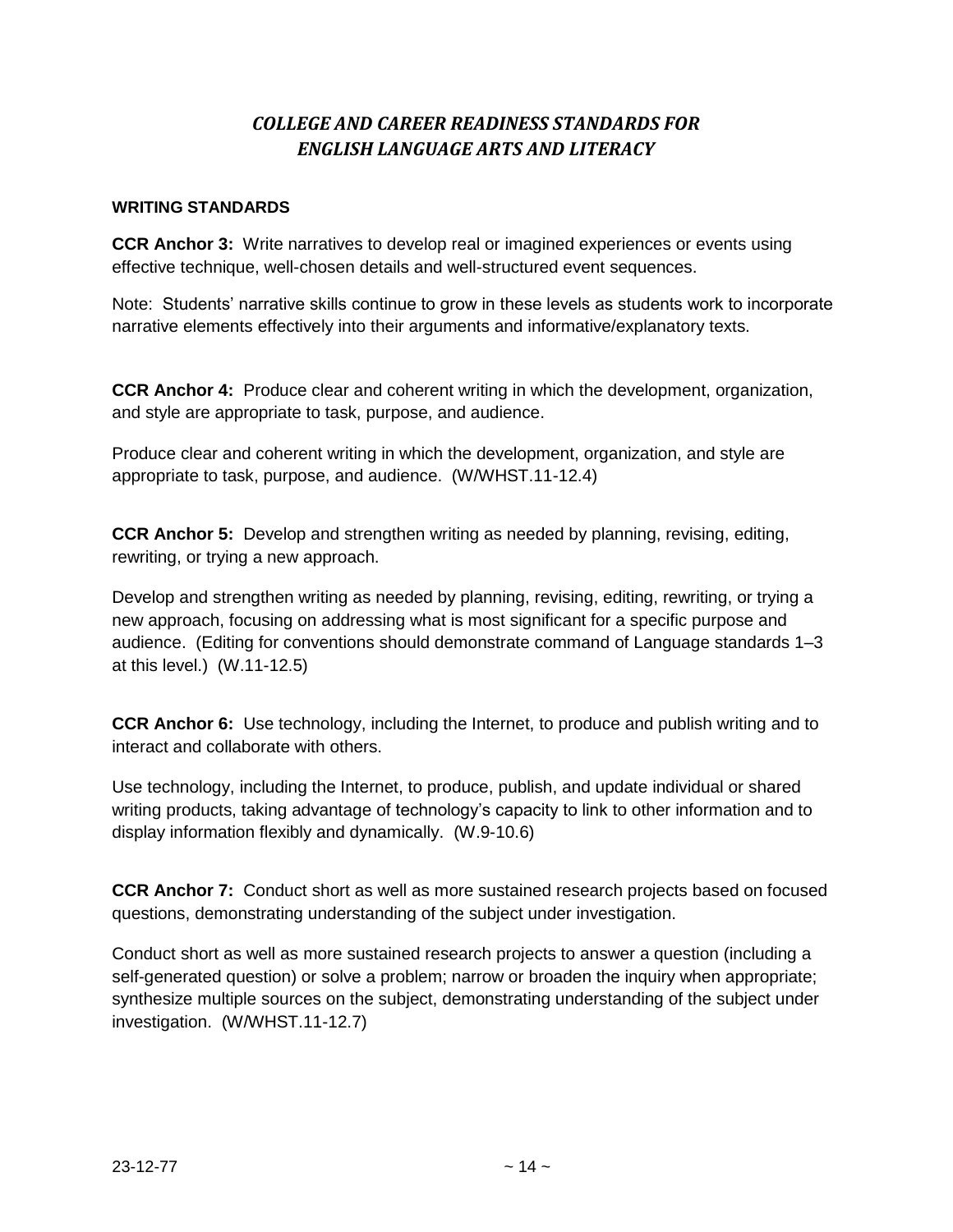#### **WRITING STANDARDS**

**CCR Anchor 8:** Gather relevant information from multiple print and digital sources, assess the credibility and accuracy of each source, and integrate the information while avoiding plagiarism.

Gather relevant information from multiple authoritative print and digital sources, using advanced searches effectively; assess the usefulness of each source in answering the research question; integrate information into the text selectively to maintain the flow of ideas, avoiding plagiarism and following a standard format for citation. (W/WHST.9-10.8)

**CCR Anchor 9:** Draw evidence from literary or informational texts to support analysis, reflection, and research. *(Apply this standard to texts of appropriate complexity as outlined by Standard 10.)* 

Draw evidence from literary or informational texts to support analysis, reflection, and research.

- a. Apply Reading standards from this level to literature (e.g., "Determine the Meaning of words and phrases as they are used in a text, including figurative, connotative, and technical meanings; analyze the cumulative impact of specific word choices on meaning and tone").
- b. Apply Reading standards from this level to literary nonfiction (e.g., "Integrate quantitative or technical analysis with qualitative analysis in print or digital text"). (W/WHST.11-12.9)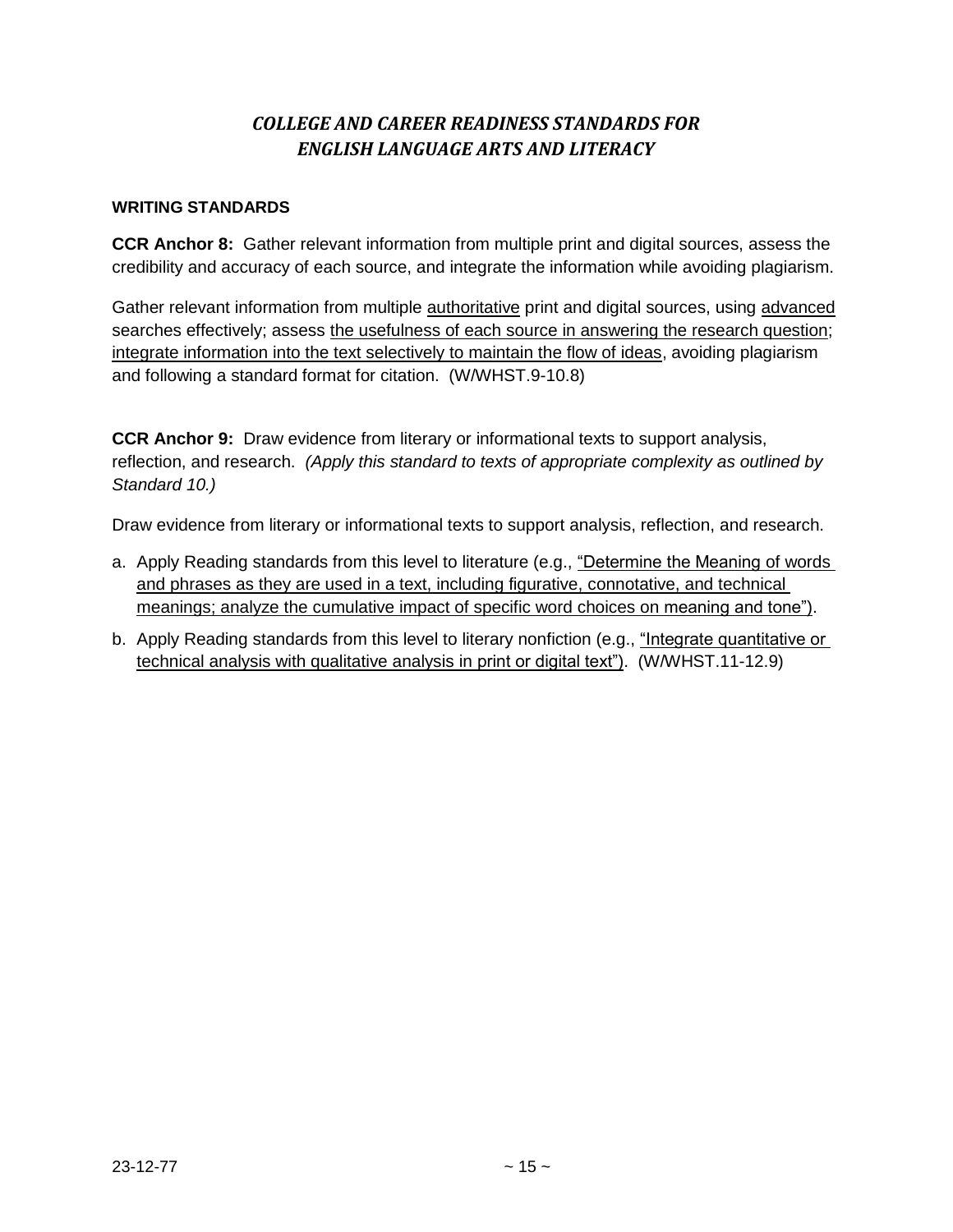#### **SPEAKING AND LISTENING STANDARDS**

*Including, but not limited to, skills necessary for formal presentations, the Speaking and Listening Standards require students to develop a range of broadly useful oral communication and interpersonal skills. The standards ask students to learn to work together, express and listen carefully to ideas, integrate information from oral, visual, quantitative, and media sources, evaluate what they hear, use media and visual displays strategically to help achieve communicative purposes, and adapt speech to context and task.<sup>7</sup>*

#### **Speaking and Listening Strand**

Key: The citation at the end of each standard in the following chart identifies the CCSS strand, grade, and number (or standard number and letter, where applicable).

For example, SL.K.2 stands for Speaking and Listening, Grade K, Standard 2.

SL: Speaking and Listening

**CCR Anchor 1:** Prepare for and participate effectively in a range of conversations and collaborations with diverse partners, building on others' ideas and expressing their own clearly and persuasively.

Initiate and participate effectively in a range of collaborative discussions (one-on-one, in groups, and teacher-led) with diverse partners, building on others' ideas and expressing their own clearly and persuasively.

- a. Come to discussions prepared, having read and researched material under study; explicitly draw on that preparation by referring to evidence from texts and other research on the topic or issue to stimulate a thoughtful, well-reasoned exchange of ideas.
- b. Work with peers to set rules for collegial discussions and decision-making (e.g., informal consensus, taking votes on key issues, presentation of alternate views), clear goals and deadlines, and individual roles as needed.
- c. Propel conversations by posing and responding to questions that relate the current discussion to broader themes or larger ideas; actively incorporate others into the discussion and clarify, verify, or challenge ideas and conclusions.
- d. Respond thoughtfully to diverse perspectives, summarize points of agreement and disagreement, and, when warranted, qualify or justify their own views and understanding and make new connections in light of the evidence and reasoning presented. (SL.9-10.1)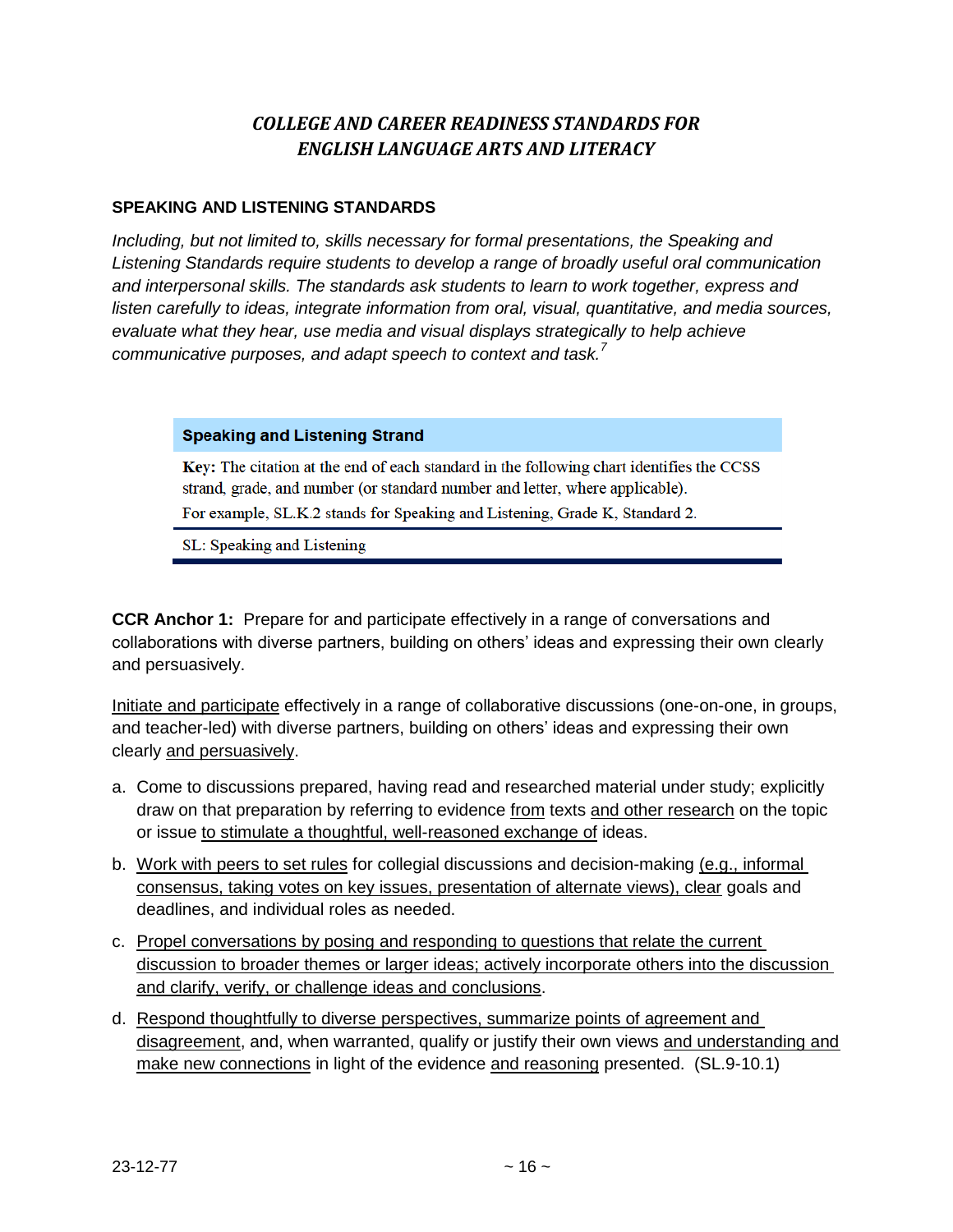#### **SPEAKING AND LISTENING STANDARDS**

**CCR Anchor 2:** Integrate and evaluate information presented in diverse media and formats, including visually, quantitatively, and orally.

Integrate multiple sources of information presented in diverse formats and media (e.g., visually, quantitatively, orally) in order to make informed decisions and solve problems, evaluating the credibility and accuracy of each source and noting any discrepancies among the data. (SL.11-12.2)

**CCR Anchor 3:** Evaluate a speaker's point of view, reasoning, and use of evidence and rhetoric.

Evaluate a speaker's point of view, reasoning, and use of evidence and rhetoric, assessing the stance, premises, links among ideas, word choice, points of emphasis, and tone used. (SL.11-12.3)

**CCR Anchor 4:** Present information, findings, and supporting evidence such that listeners can follow the line of reasoning and the organization, development, and style are appropriate to task, purpose, and audience.

Present information, findings, and supporting evidence clearly, concisely, and logically such that listeners can follow the line of reasoning and the organization, development, substance, and style are appropriate to purpose, audience, and task. (SL.9-10.4)

**CCR Anchor 5:** Make strategic use of digital media and visual displays of data to express information and enhance understanding of presentations.

Make strategic use of digital media (e.g., textual, graphical, audio, visual, and interactive elements) in presentations to enhance understanding of findings, reasoning, and evidence and to add interest. (SL.11-12.5)

**CCR Anchor 6:** Adapt speech to a variety of contexts and communicative tasks, demonstrating command of formal English when indicated or appropriate.

Adapt speech to a variety of contexts and tasks, demonstrating a command of formal English when indicated or appropriate. (See Language Standards 1 and 3 for specific expectations.) (SL.11-12.6)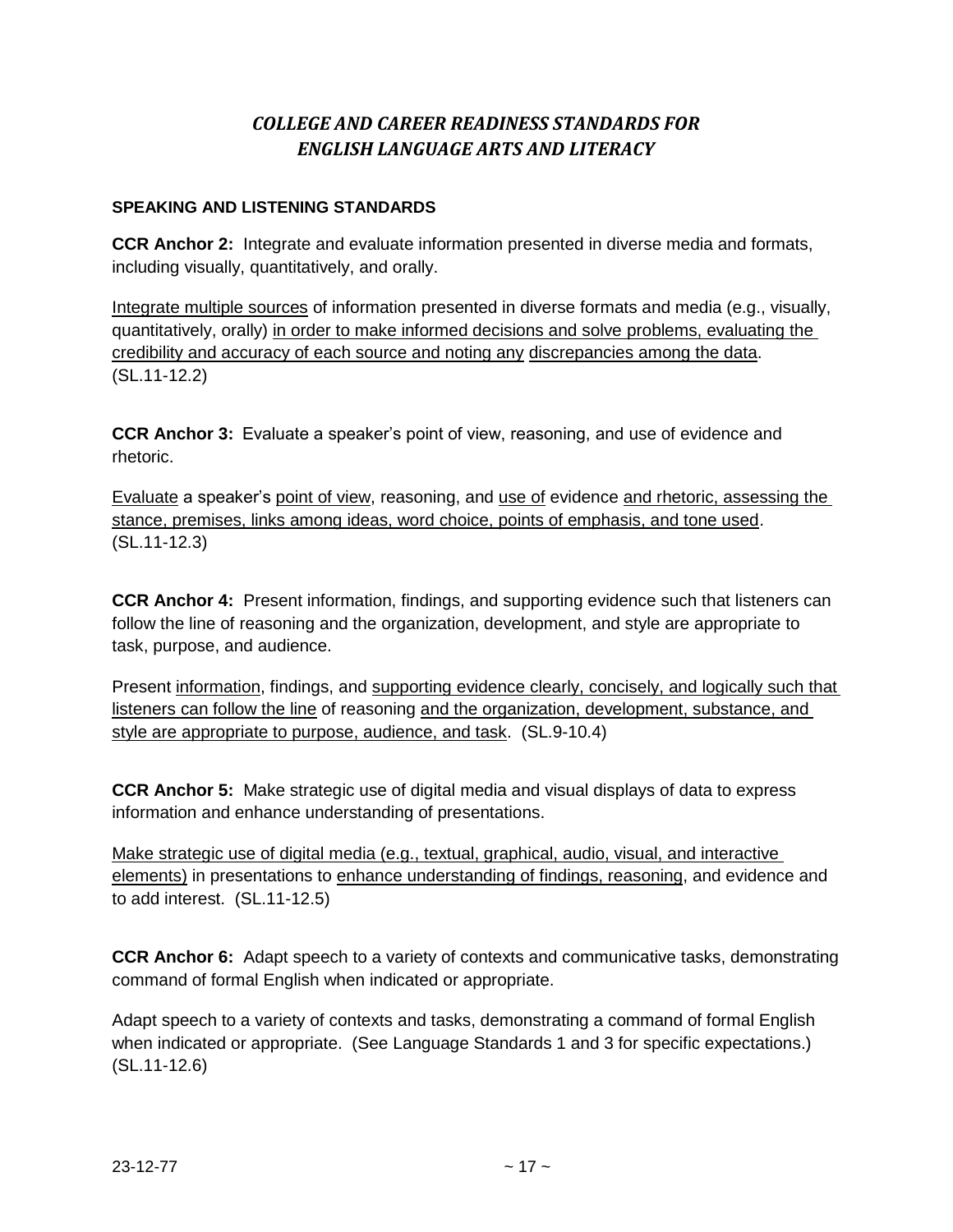#### **LANGUAGE STANDARDS**

*The Language Standards include the essential "rules" of standard written and spoken English, but they also approach language as a matter of craft and informed choice among alternatives. The vocabulary standards focus on understanding words and phrases and their nuances and relationships, and on acquiring new vocabulary, particularly general academic and domainspecific words and phrases. Students advancing through the levels are expected to meet each level's specific standards and retain or further develop skills and understanding mastered in preceding levels.<sup>9</sup>*

#### **Language Strand**

Key: The citation at the end of each standard in the following chart identifies the CCSS strand, grade, and number (or standard number and letter, where applicable).

For example, L.9-10.1 stands for Language, Grade 9-10, Standard 1.

L: Language

**CCR Anchor 1:** Demonstrate command of the conventions of standard English grammar and usage when writing or speaking.

Demonstrate command of the conventions of standard English grammar and usage when writing or speaking.

- a. Use parallel structure.
- b. Use various types of phrases (noun, verb, adjectival, adverbial, participial, prepositional, absolute) and clauses (independent, dependent; noun, relative, adverbial) to convey specific meanings and add variety and interest to writing or presentations. (L.9-10.1)

**CCR Anchor 2:** Demonstrate command of the conventions of standard English capitalization, punctuation, and spelling when writing.

- a. Use a semicolon (and perhaps a conjunctive adverb) to link two or more closely related independent clauses.
- b. Use a colon to introduce a list or quotation.
- c. Spell correctly. (L.9-10.2)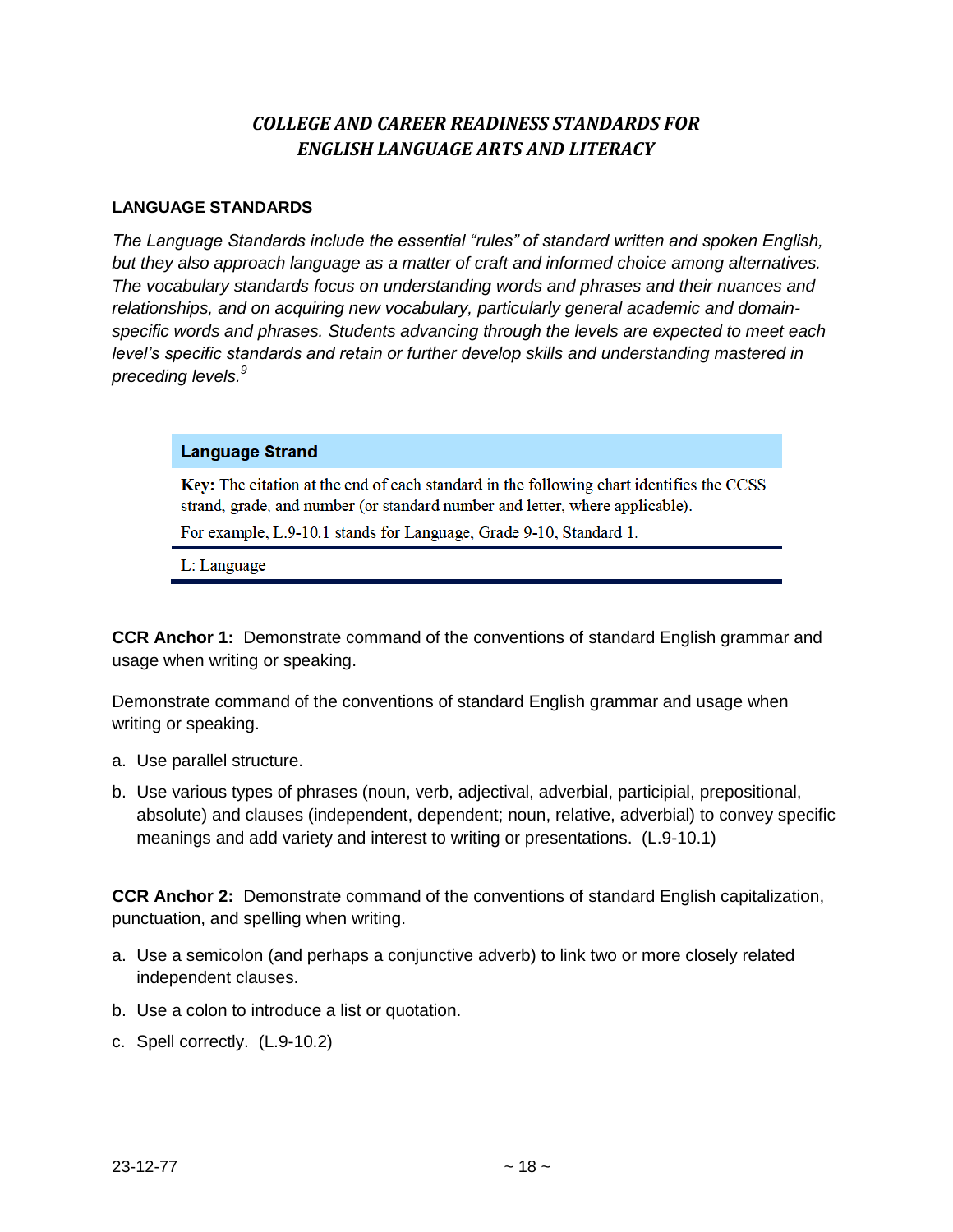#### **LANGUAGE STANDARDS**

**CCR Anchor 3:** Apply knowledge of language to understand how language functions in different contexts, to make effective choices for meaning or style, and to comprehend more fully when reading or listening.

**CCR Anchor 4:** Determine or clarify the meaning of unknown and multiple-meaning words and phrases by using context clues, analyzing meaningful word parts, and consulting general and specialized reference materials, as appropriate.

Determine or clarify the meaning of unknown and multiple-meaning words and phrases, choosing flexibly from a range of strategies.

- a. Use context (e.g., the overall meaning of a sentence, paragraph, or text; a word's position or function in a sentence) as a clue to the meaning of a word or phrase.
- b. Identify and correctly use patterns of word changes that indicate different meanings or parts of speech (e.g., conceive, conception, conceivable).
- c. Consult general and specialized reference materials (e.g., dictionaries, glossaries, thesauruses), both print and digital, to find the pronunciation of a word or determine or clarify its precise meaning, its part of speech, or its etymology or its standard usage.
- d. Verify the preliminary determination of the meaning of a word or phrase (e.g., by checking the inferred meaning in context or in a dictionary). (L.11-12.4)

**CCR Anchor 5:** Demonstrate understanding of figurative language, word relationships, and nuances in word meanings.

**CCR Anchor 6:** Acquire and use accurately a range of general academic and domain-specific words and phrases sufficient for reading, writing, speaking, and listening at the college and career readiness level; demonstrate independence in gathering vocabulary knowledge when encountering a word or phrase important to comprehension or expression.

Acquire and use accurately general academic and domain-specific words and phrases, sufficient for reading, writing, speaking, and listening at the college and career readiness level; demonstrate independence in gathering vocabulary knowledge when considering a word or phrase important to comprehension or expression. (L.11-12.6)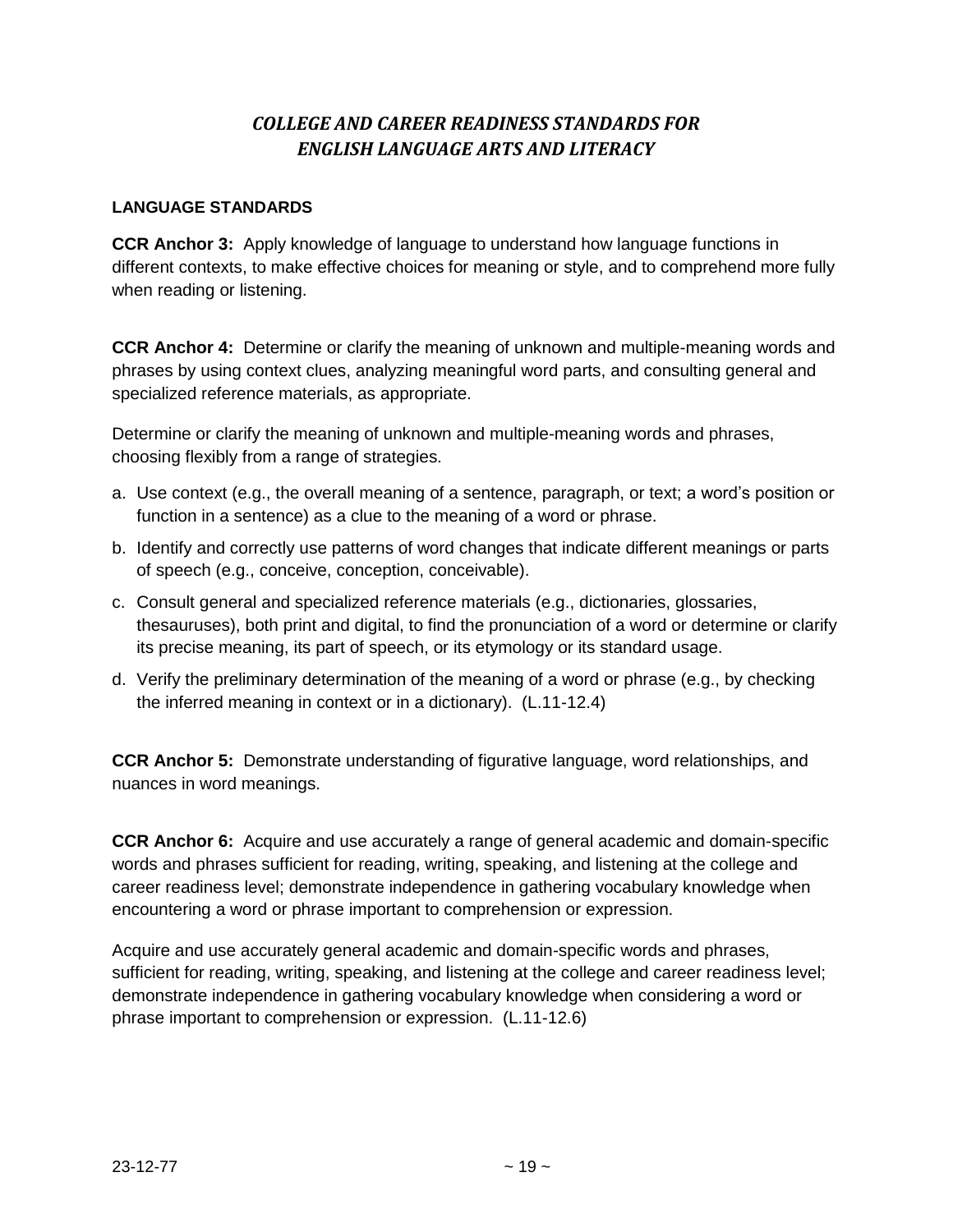## *CALIFORNIA CONTENT STANDARDS for LANGUAGE ARTS*

#### **READING**

#### **1.0 Word Analysis, Fluency, and Systematic VocabularyDevelopment**

Students apply their knowledge of word origins to determine the meaning of new words encountered in reading materials and use those words accurately.

#### *Vocabulary and Concept Development*

- **1.1** Identify and use the literal and figurative meanings of words and understand word derivations.
- **1.2** Distinguish between the denotative and connotative meanings of words and interpret the connotative power of words.
- **1.3** Identify Greek, Roman, and Norse mythology and use the knowledge to understand the origin and meaning of new words (e.g., the word *narcissistic* drawn from the myth of Narcissus and Echo).

#### **2.0 Reading Comprehension (Focus on Informational Materials**)

Students read and understand grade-level-appropriate material. They analyze the organizational patterns, arguments, and positions advanced. The selections in *Recommended Literature, Grades Nine Through Twelve* (1990) illustrate the quality and complexity of the materials to be read by students. In addition, by grade twelve, students read two million words annually on their own, including a wide variety of classic and contemporary literature, magazines, newspapers, and online information. In grades nine and ten, students make substantial progress toward this goal.

#### *Structural Features of Informational Materials*

- **2.0** Analyze the structure and format of functional workplace documents, including the graphics and headers, and explain how authors use the features to achieve their purposes.
- **2.1** Prepare a bibliography of reference materials for a report using a variety of consumer, workplace, and public documents.

#### *Comprehension and Analysis of Grade-Level-Appropriate Text*

- **2.2** Generate relevant questions about readings on issues that can be researched.
- **2.3** Synthesize the content from several sources or works by a single author dealing with a single issue; paraphrase the ideas and connect them to other sources and related topics to demonstrate comprehension.
- **2.4** Extend ideas presented in primary or secondary sources through original analysis, evaluation, and elaboration.
- **2.5** Demonstrate use of sophisticated learning tools by following technical directions (e.g., those found with graphic calculators and specialized software programs and in access guides to World Wide Web sites on the Internet).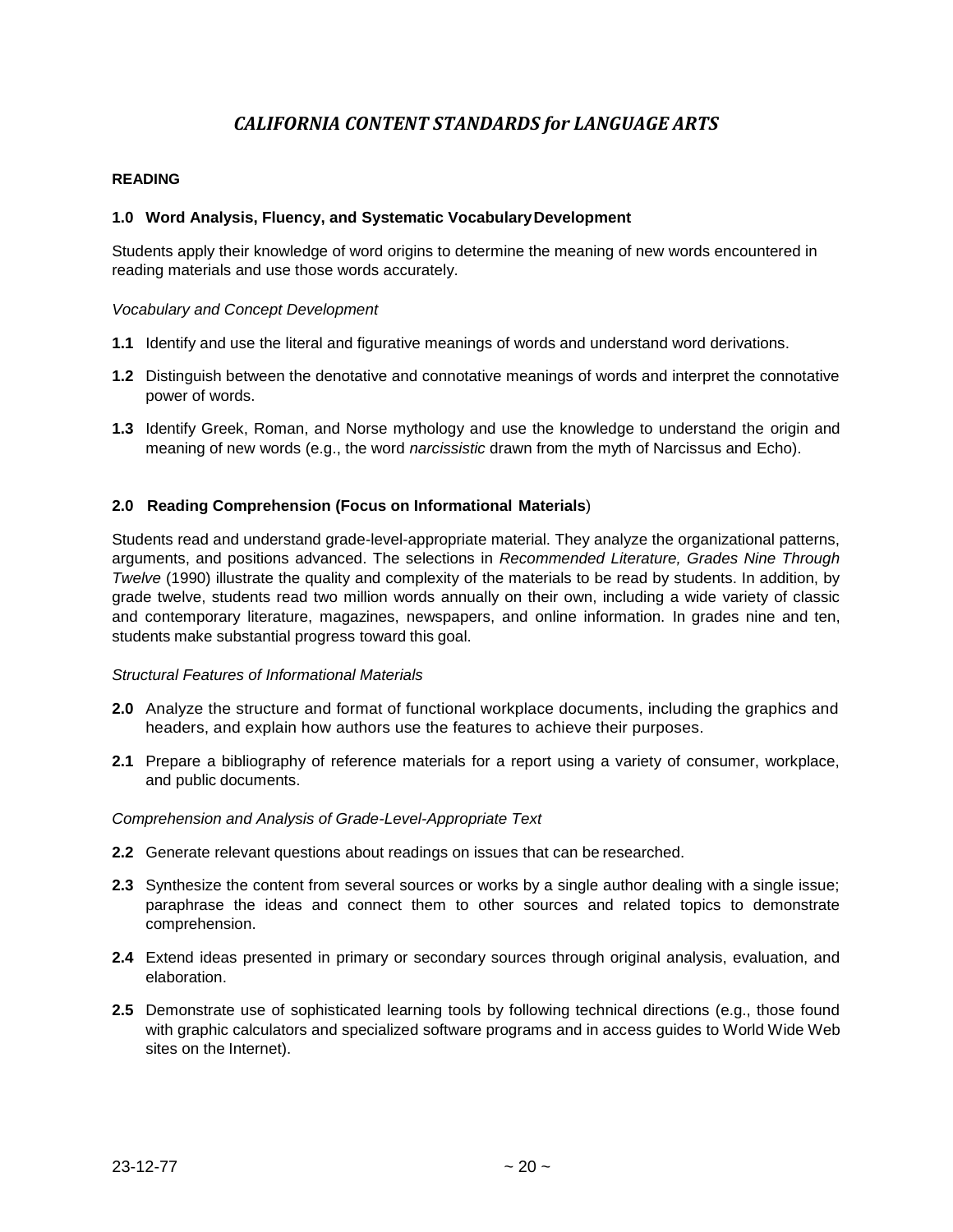#### *Expository Critique*

- **2.6** Critique the logic of functional documents by examining the sequence of information and procedures in anticipation of possible reader misunderstandings.
- **2.7** Evaluate the credibility of an author's argument or defense of a claim by critiquing the relationship between generalizations and evidence, the comprehensiveness of evidence, and the way in which the author's intent affects the structure and tone of the text (e.g., in professional journals, editorials, political speeches, and primary source material).

#### **3.0 Literary Response and Analysis**

Students read and respond to historically or culturally significant works of literature that reflect and enhance their studies of history and social science. They conduct in-depth analyses of recurrent patterns and themes. The selections in *Recommended Literature, Grades Nine Through Twelve* illustrate the quality and complexity of the materials to be read by students.

#### *Structural Features of Literature*

- **3.1** Articulate the relationship between the expressed purposes and the characteristics of different forms of dramatic literature (e.g., comedy, tragedy, drama, dramatic monologue).
- **3.2** Compare and contrast the presentation of a similar theme or topic across genres to explain how the selection of genre shapes the theme or topic.

#### *Narrative Analysis of Grade-Level-Appropriate Text*

- **3.3** Analyze interactions between main and subordinate characters in a literary text (e.g., internal and external conflicts, motivations, relationships, influences) and explain the way those interactions affect the plot.
- **3.4** Determine characters' traits by what the characters say about themselves in narration, dialogue, dramatic monologue, and soliloquy.
- **3.5** Compare works that express a universal theme and provide evidence to support the ideas expressed in each work.
- **3.6** Analyze and trace an author's development of time and sequence, including the use of complex literary devices (e.g., foreshadowing, flashbacks).
- **3.7** Recognize and understand the significance of various literary devices, including figurative language, imagery, allegory, and symbolism, and explain their appeal.
- **3.8** Interpret and evaluate the impact of ambiguities, subtleties, contradictions, ironies, and incongruities in a text.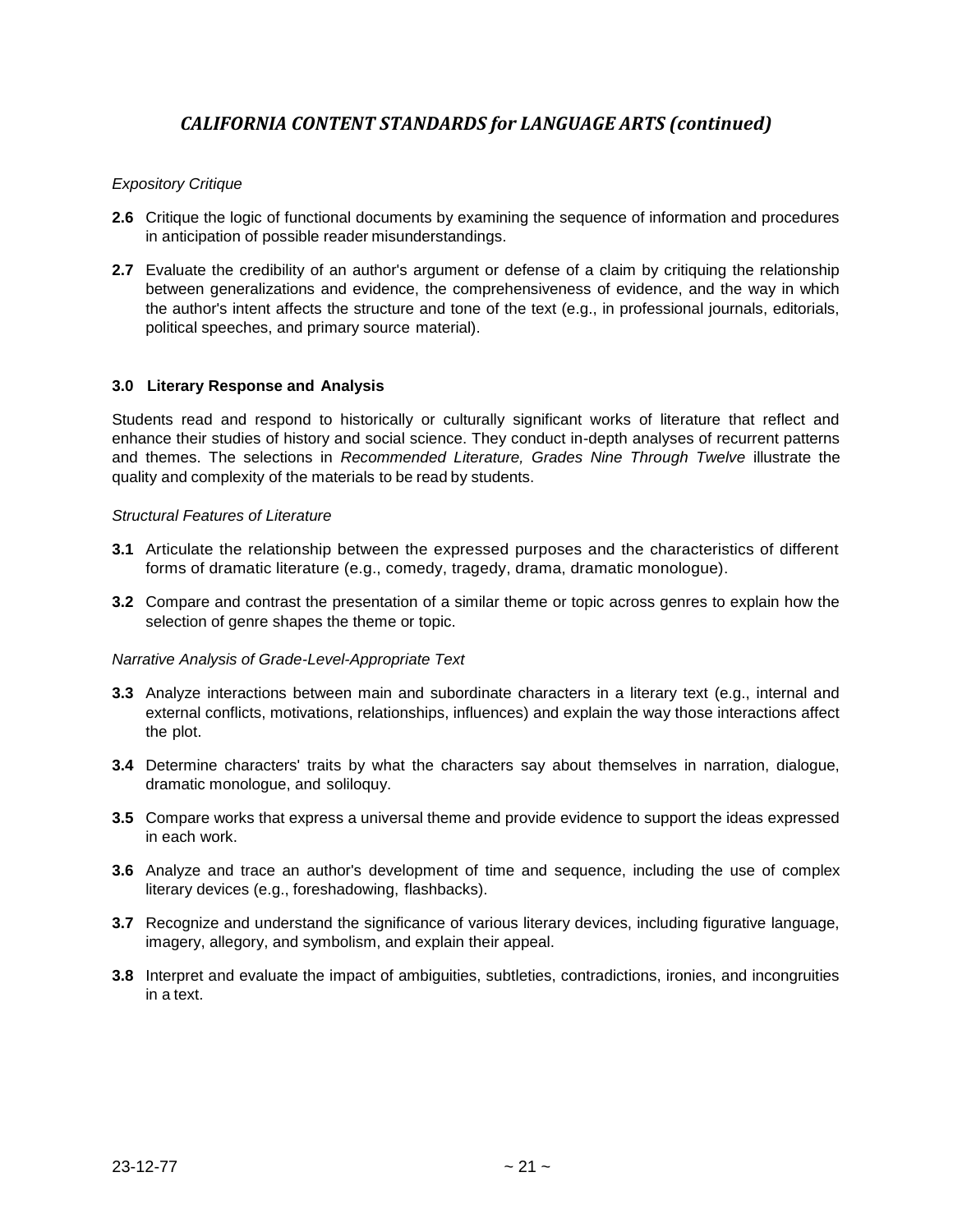- **3.9** Explain how voice, persona, and the choice of a narrator affect characterization and the tone, plot, and credibility of a text.
- **3.10** Identify and describe the function of dialogue, scene designs, soliloquies, asides, and character foils in dramatic literature.

#### *Literary Criticism*

- **3.11** Evaluate the aesthetic qualities of style, including the impact of diction and figurative language on tone, mood, and theme, using the terminology of literary criticism. (Aesthetic approach)
- **3.12** Analyze the way in which a work of literature is related to the themes and issues of its historical period. (Historical approach)

#### **WRITING**

#### **1.0 Writing Strategies**

Students write coherent and focused essays that convey a well-defined perspective and tightly reasoned argument. The writing demonstrates students' awareness of the audience and purpose. Students progress through the stages of the writing process as needed.

#### *Organization and Focus*

- **1.1** Establish a controlling impression or coherent thesis that conveys a clear and distinctive perspective on the subject and maintain a consistent tone and focus throughout the piece of writing.
- **1.2** Use precise language, action verbs, sensory details, appropriate modifiers, and the active rather than the passive voice.

#### *Research and Technology*

- **1.3** Use clear research questions and suitable research methods (e.g., library, electronic media, personal interview) to elicit and present evidence from primary and secondary sources.
- **1.4** Develop the main ideas within the body of the composition through supporting evidence (e.g., scenarios, commonly held beliefs, hypotheses, and definitions).
- **1.5** Synthesize information from multiple sources and identify complexities and discrepancies in the information and the different perspectives found in each medium (e.g., almanacs, microfiche, news sources, in-depth field studies, speeches, journals, technical documents).
- **1.6** Integrate quotations and citations into a written text while maintaining the flow of ideas.
- **1.7** Use appropriate conventions for documentation in the text, notes, and bibliographies by adhering to those in style manuals (e.g., *Modern Language Association Handbook, The Chicago Manual of Style).*
- **1.8** Design and publish documents by using advanced publishing software and graphic programs.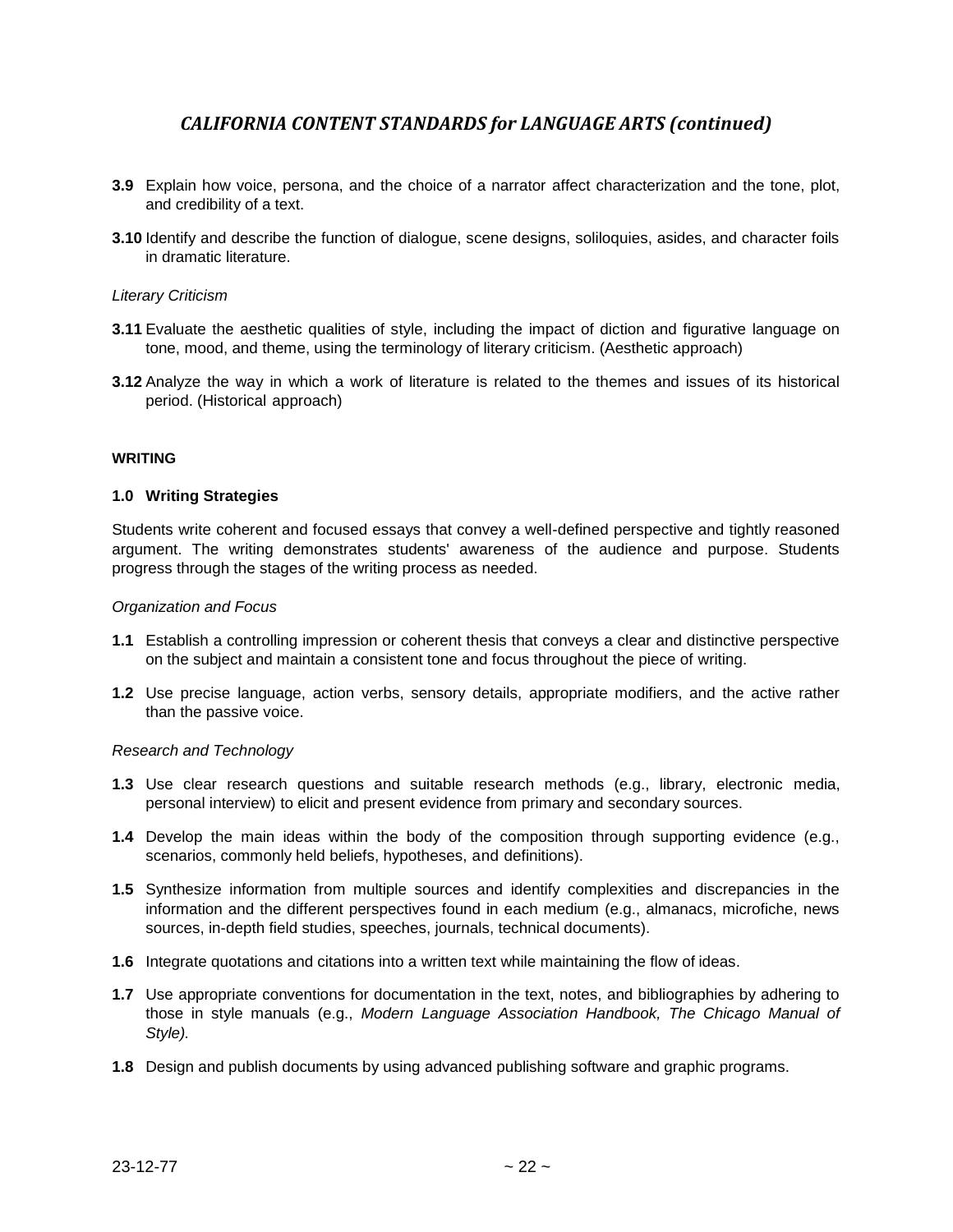#### *Evaluation and Revision*

**1.9** Revise writing to improve the logic and coherence of the organization and controlling perspective, the precision of word choice, and the tone by taking into consideration the audience, purpose, and formality of the context.

#### **2.0 Writing Applications (Genres and Their Characteristics)**

Students combine the rhetorical strategies of narration, exposition, persuasion, and description to produce texts of at least 1,500 words each. Student writing demonstrates a command of standard American English and the research, organizational, and drafting strategies outlined in Writing Standard 1.0.

Using the writing strategies of grades nine and ten outlined in Writing Standard 1.0, students:

**2.1** Write biographical or autobiographical narratives or short stories:

- a. Relate a sequence of events and communicate the significance of the events to the audience.
- b. Locate scenes and incidents in specific places.
- c. Describe with concrete sensory details the sights, sounds, and smells of a scene and the specific actions, movements, gestures, and feelings of the characters; use interior monologue to depict the characters' feelings.
- d. Pace the presentation of actions to accommodate changes in time and mood.
- e. Make effective use of descriptions of appearance, images, shifting perspectives, and sensory details.
- **2.2** Write responses to literature:
	- a. Demonstrate a comprehensive grasp of the significant ideas of literary works.
	- b. Support important ideas and viewpoints through accurate and detailed references to the text or to other works.
	- c. Demonstrate awareness of the author's use of stylistic devices and an appreciation of the effects created.
	- d. Identify and assess the impact of perceived ambiguities, nuances, and complexities within the text.
- **2.3** Write expository compositions, including analytical essays and research reports:
	- a. Marshal evidence in support of a thesis and related claims, including information on all relevant perspectives.
	- b. Convey information and ideas from primary and secondary sources accurately and coherently.
	- c. Make distinctions between the relative value and significance of specific data, facts, and ideas.
	- d. Include visual aids by employing appropriate technology to organize and record information on charts, maps, and graphs.
	- e. Anticipate and address readers' potential misunderstandings, biases, and expectations.
	- f. Use technical terms and notations accurately.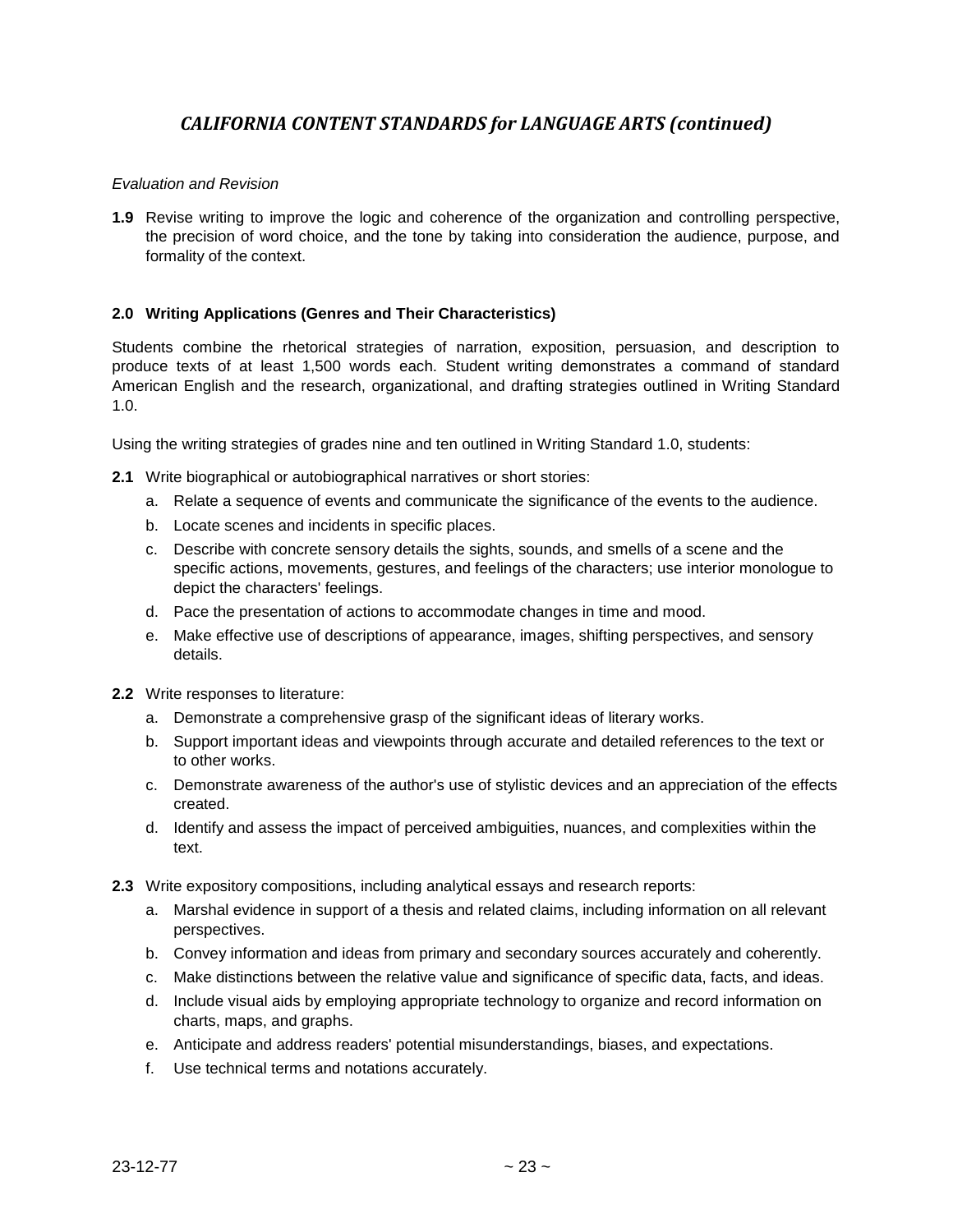- **2.4** Write persuasive compositions:
	- a. Structure ideas and arguments in a sustained and logical fashion.
	- b. Use specific rhetorical devices to support assertions (e.g., appeal to logic through reasoning; appeal to emotion or ethical belief; relate a personal anecdote, case study, or analogy).
	- c. Clarify and defend positions with precise and relevant evidence, including facts, expert opinions, quotations, and expressions of commonly accepted beliefs and logical reasoning.
	- d. Address readers' concerns, counterclaims, biases, and expectations.
- **2.5** Write business letters:
	- a. Provide clear and purposeful information and address the intended audience appropriately.
	- b. Use appropriate vocabulary, tone, and style to take into account the nature of the relationship with, and the knowledge and interests of, the recipients.
	- c. Highlight central ideas or images.
	- d. Follow a conventional style with page formats, fonts, and spacing that contribute to the documents' readability and impact.
- **2.6** Write technical documents (e.g., a manual on rules of behavior for conflict resolution, procedures for conducting a meeting, minutes of a meeting):
	- a. Report information and convey ideas logically and correctly.
	- b. Offer detailed and accurate specifications.
	- c. Include scenarios, definitions, and examples to aid comprehension (e.g., troubleshooting guide).
	- d. Anticipate readers' problems, mistakes, and misunderstandings.

#### **WRITTEN AND ORAL ENGLISH LANGUAGE CONVENTIONS**

The standards for written and oral English language conventions have been placed between those for writing and for listening and speaking because these conventions are essential to both sets of skills.

#### **1.0 Written and Oral English Language Conventions**

Students write and speak with a command of standard English conventions.

#### *Grammar and Mechanics of Writing*

- **1.1** Identify and correctly use clauses (e.g., main and subordinate), phrases (e.g., gerund, infinitive, and participial), and mechanics of punctuation (e.g., semicolons, colons, ellipses, hyphens).
- **1.2** Understand sentence construction (e.g., parallel structure, subordination, proper placement of modifiers) and proper English usage (e.g., consistency of verb tenses).
- **1.3** Demonstrate an understanding of proper English usage and control of grammar, paragraph and sentence structure, diction, and syntax.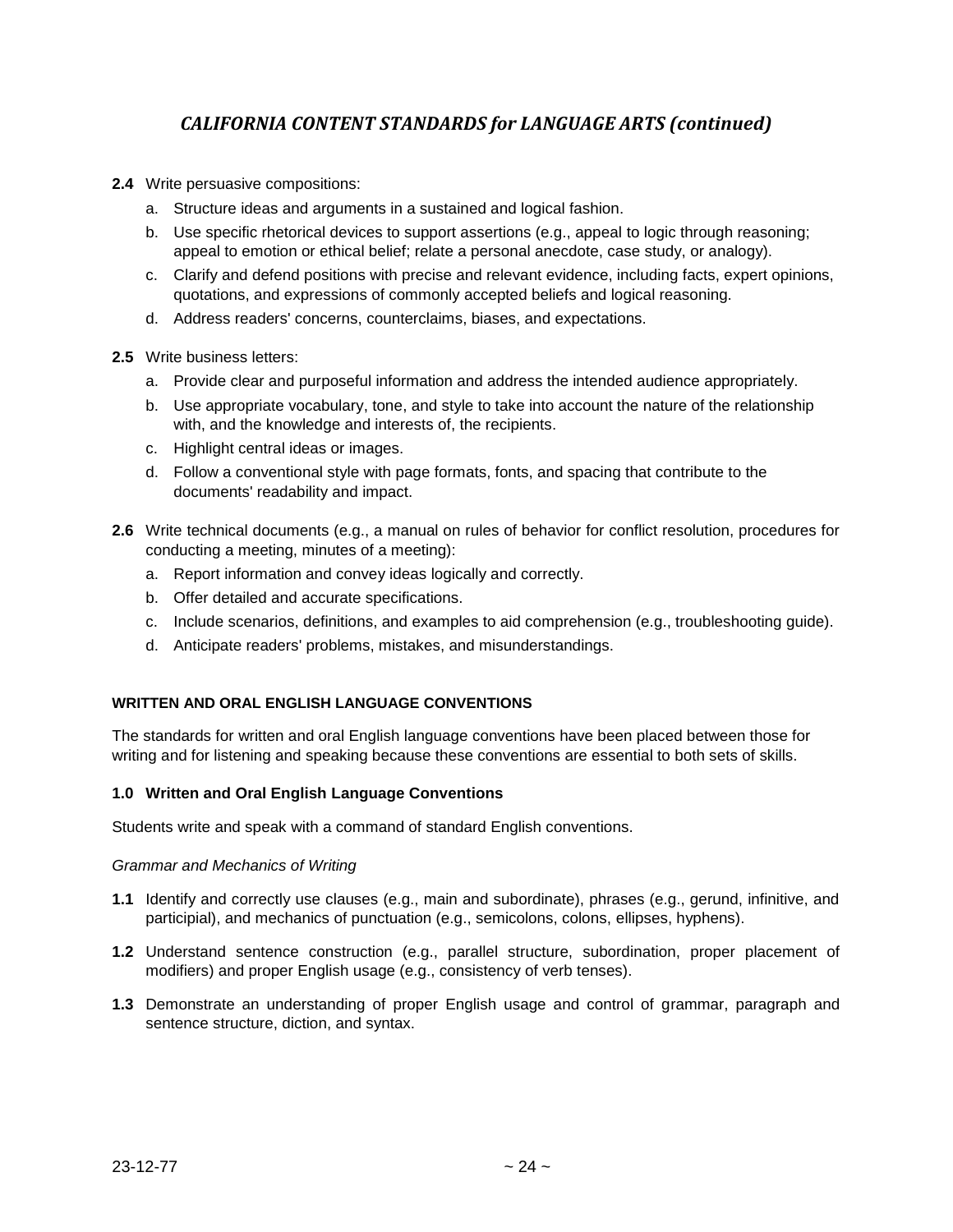#### *Manuscript Form*

- **1.4** Produce legible work that shows accurate spelling and correct use of the conventions of punctuation and capitalization.
- **1.5** Reflect appropriate manuscript requirements, including title page presentation, pagination, spacing and margins, and integration of source and support material (e.g., in- text citation, use of direct quotations, paraphrasing) with appropriate citations.

#### **LISTENING AND SPEAKING**

#### **1.0 Listening and Speaking Strategies**

Students formulate adroit judgments about oral communication. They deliver focused and coherent presentations of their own that convey clear and distinct perspectives and solid reasoning. They use gestures, tone, and vocabulary tailored to the audience and purpose.

#### *Comprehension*

- **1.1** Formulate judgments about the ideas under discussion and support those judgments with convincing evidence.
- **1.2** Compare and contrast the ways in which media genres (e.g., televised news, news magazines, documentaries, and online information) cover the same event.

#### *Organization and Delivery of Oral Communication*

- **1.3** Choose logical patterns of organization (e.g., chronological, topical, cause and effect) to inform and to persuade, by soliciting agreement or action, or to unite audiences behind a common belief or cause.
- **1.4** Choose appropriate techniques for developing the introduction and conclusion (e.g., by using literary quotations, anecdotes, references to authoritative sources).
- **1.5** Recognize and use elements of classical speech forms (e.g., introduction, first and second transitions, body, conclusion) in formulating rational arguments and applying the art of persuasion and debate.
- **1.6** Present and advance a clear thesis statement and choose appropriate types of proof (e.g., statistics, testimony, specific instances) that meet standard tests for evidence, including credibility, validity, and relevance.
- **1.7** Use props, visual aids, graphs, and electronic media to enhance the appeal and accuracy of presentations.
- **1.8** Produce concise notes for extemporaneous delivery.
- **1.9** Analyze the occasion and the interests of the audience and choose effective verbal and nonverbal techniques (e.g., voice, gestures, eye contact) for presentations.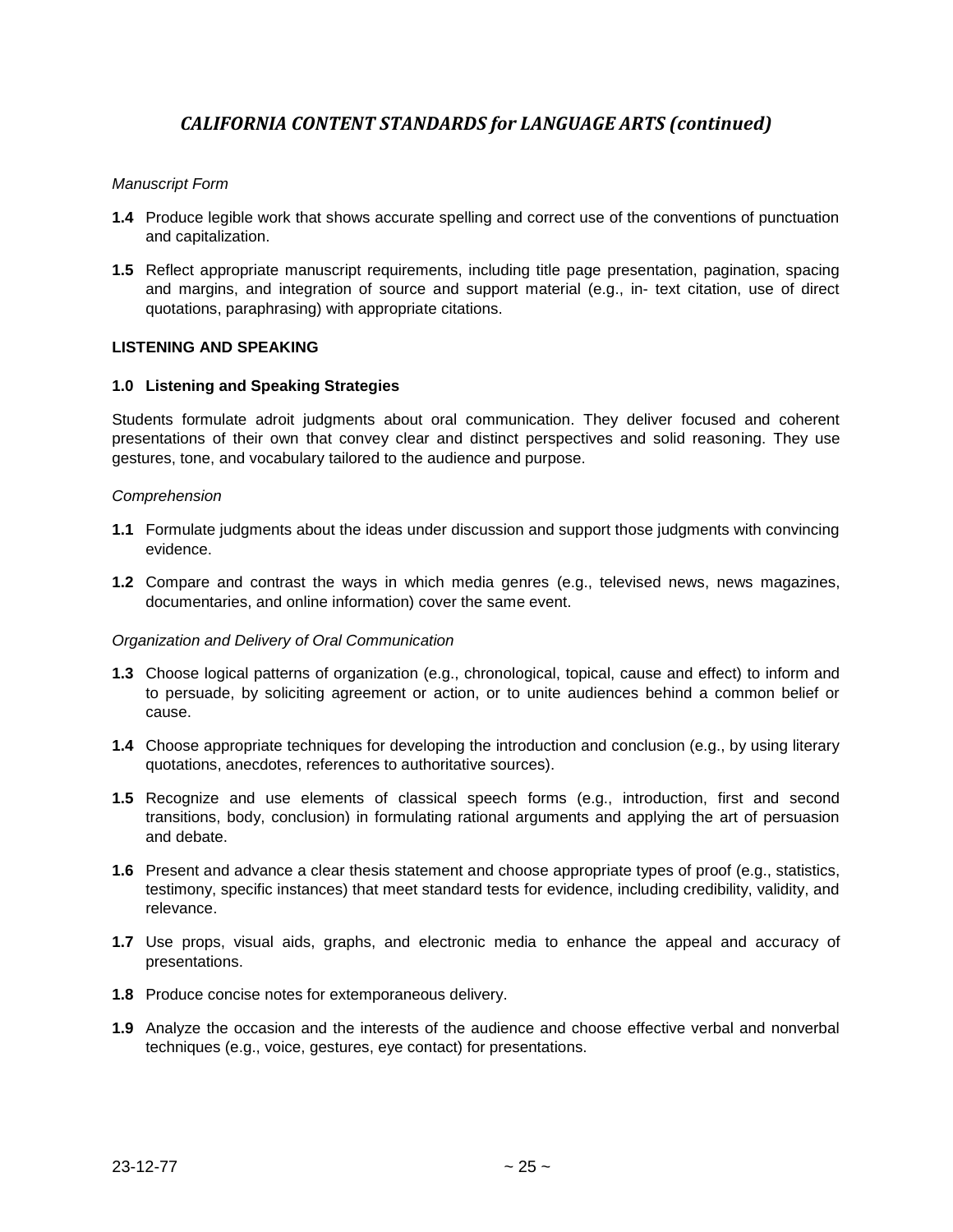#### *Analysis and Evaluation of Oral and Media Communications*

- **1.10** Analyze historically significant speeches (e.g., Abraham Lincoln's "Gettysburg Address," Martin Luther King, Jr.'s "I Have a Dream") to find the rhetorical devices and features that make them memorable.
- **1.11** Assess how language and delivery affect the mood and tone of the oral communication and make an impact on the audience.
- **1.12** Evaluate the clarity, quality, effectiveness, and general coherence of a speaker's important points, arguments, evidence, organization of ideas, delivery, diction, and syntax.
- **1.13** Analyze the types of arguments used by the speaker, including argument by causation, analogy, authority, emotion, and logic.
- **1.14** Identify the aesthetic effects of a media presentation and evaluate the techniques used to create them (e.g., compare Shakespeare's *Henry V* with Kenneth Branagh's 1990 film version).

#### **2.0 Speaking Applications (Genres and Their Characteristics)**

Students deliver polished formal and extemporaneous presentations that combine the traditional rhetorical strategies of narration, exposition, persuasion, and description. Student speaking demonstrates a command of standard American English and the organizational and delivery strategies outlined in Listening and Speaking Standard 1.0. Using the speaking strategies of grades nine and ten outlined in Listening and Speaking Standard 1.0, students:

- **2.1** Deliver narrative presentations:
	- a. Narrate a sequence of events and communicate their significance to the audience.
	- b. Locate scenes and incidents in specific places.
	- c. Describe with concrete sensory details the sights, sounds, and smells of a scene and the specific actions, movements, gestures, and feelings of characters.
	- d. Pace the presentation of actions to accommodate time or mood changes.
- **2.2** Deliver expository presentations:
	- a. Marshal evidence in support of a thesis and related claims, including information on all relevant perspectives.
	- b. Convey information and ideas from primary and secondary sources accurately and coherently.
	- c. Make distinctions between the relative value and significance of specific data, facts, and ideas.
	- d. Include visual aids by employing appropriate technology to organize and display information on charts, maps, and graphs.
	- e. Anticipate and address the listener's potential misunderstandings, biases, and expectations.
	- f. Use technical terms and notations accurately.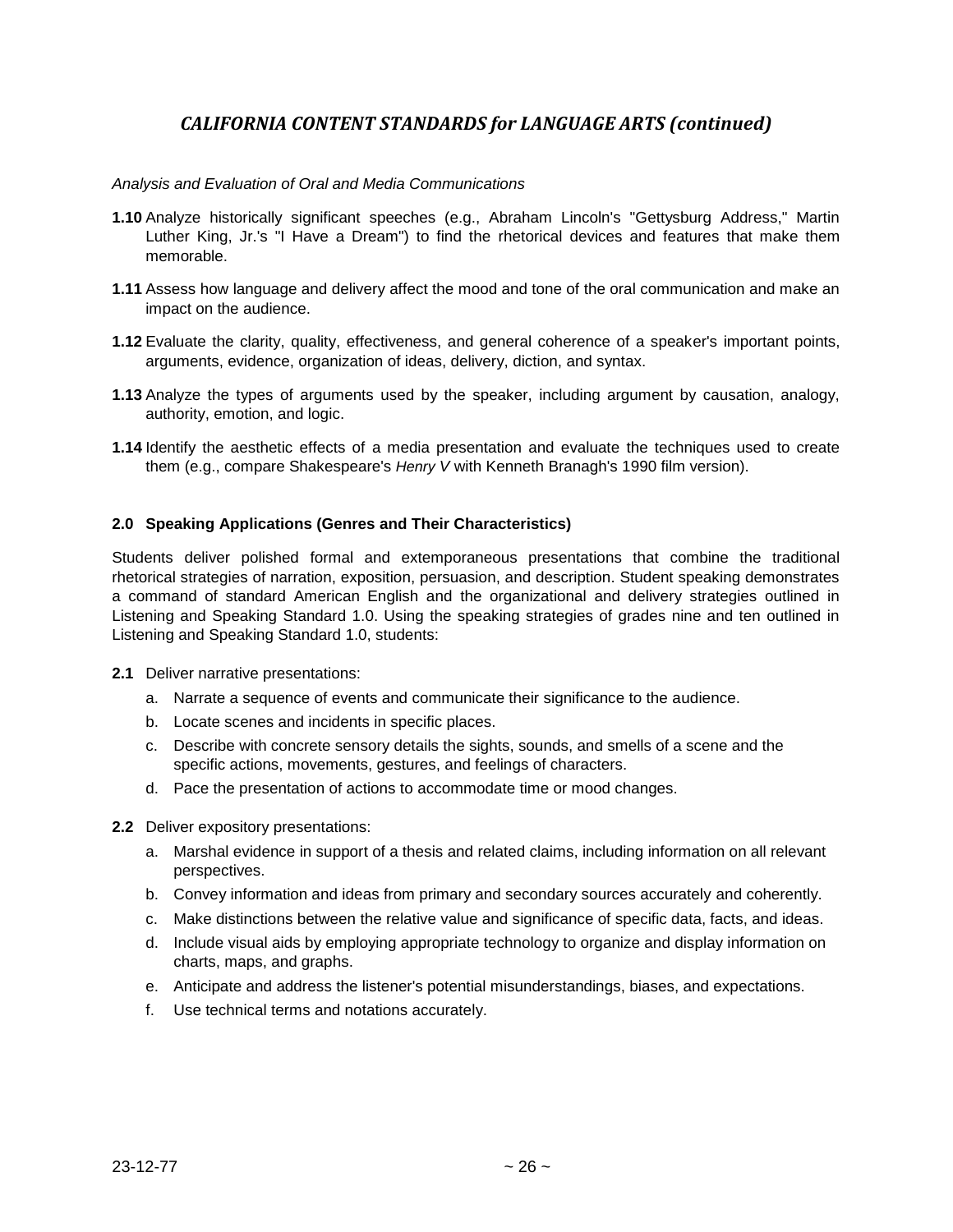- **2.3** Apply appropriate interviewing techniques:
	- a. Prepare and ask relevant questions.
	- b. Make notes of responses.
	- c. Use language that conveys maturity, sensitivity, and respect.
	- d. Respond correctly and effectively to questions.
	- e. Demonstrate knowledge of the subject or organization.
	- f. Compile and report responses.
	- g. Evaluate the effectiveness of the interview.
- **2.4** Deliver oral responses to literature:
	- a. Advance a judgment demonstrating a comprehensive grasp of the significant ideas of works or passages (i.e., make and support warranted assertions about the text).
	- b. Support important ideas and viewpoints through accurate and detailed references to the text or to other works.
	- c. Demonstrate awareness of the author's use of stylistic devices and an appreciation of the effects created.
	- d. Identify and assess the impact of perceived ambiguities, nuances, and complexities within the text.
- **2.5** Deliver persuasive arguments (including evaluation and analysis of problems and solutions and causes and effects):
	- a. Structure ideas and arguments in a coherent, logical fashion.
	- b. Use rhetorical devices to support assertions (e.g., by appeal to logic through reasoning; by appeal to emotion or ethical belief; by use of personal anecdote, case study, or analogy).
	- c. Clarify and defend positions with precise and relevant evidence, including facts, expert opinions, quotations, expressions of commonly accepted beliefs, and logical reasoning.
	- d. Anticipate and address the listener's concerns and counterarguments.
- **2.6** Deliver descriptive presentations:
	- a. Establish clearly the speaker's point of view on the subject of the presentation.
	- b. Establish clearly the speaker's relationship with that subject (e.g., dispassionate observation, personal involvement).
	- c. Use effective, factual descriptions of appearance, concrete images, shifting perspectives and vantage points, and sensory details.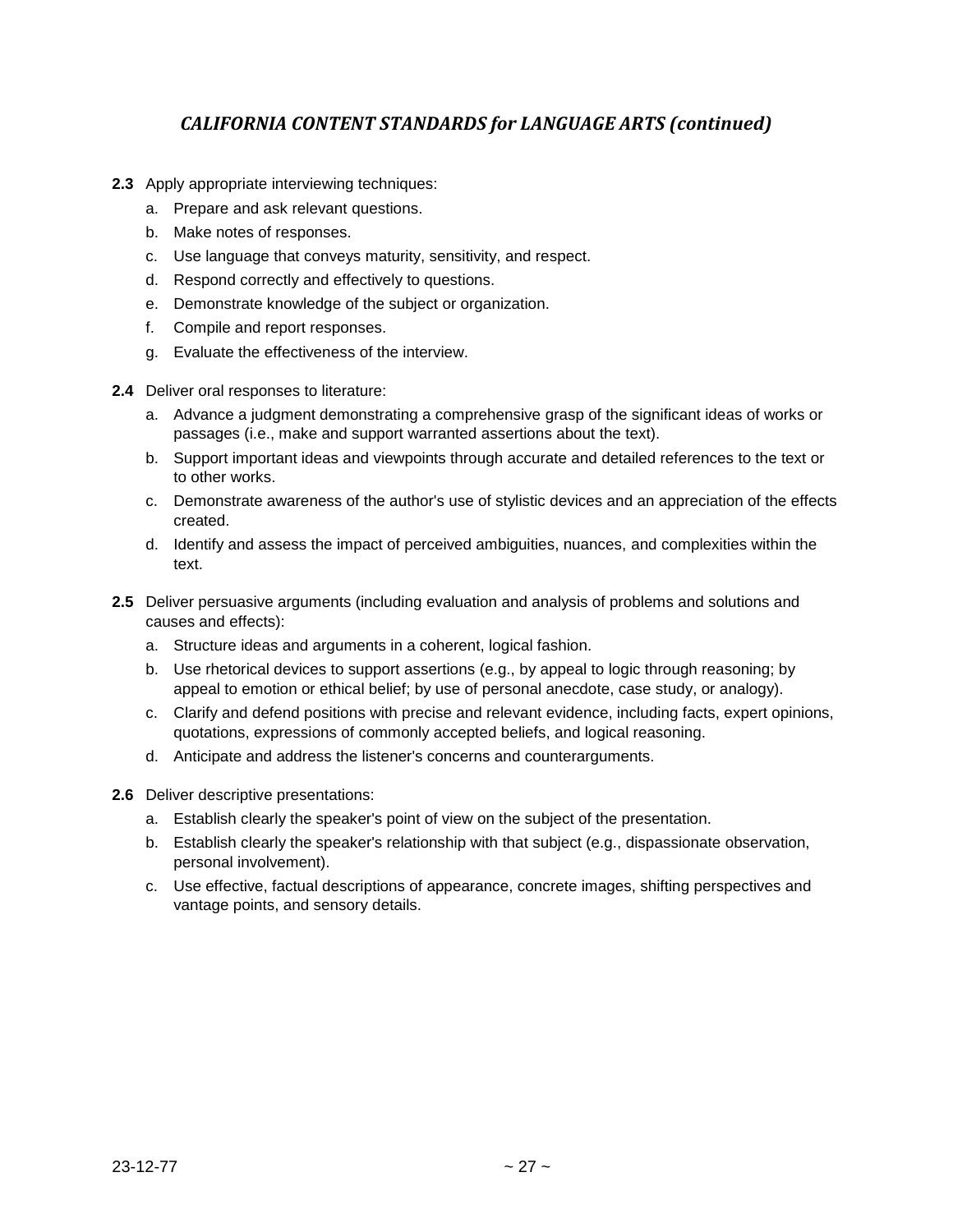## *CBE Competency-Based Education COMPETENCY-BASED COMPONENTS for the English Composition/Expository Course*

| <b>COMPETENCY AREAS</b><br><b>AND STATEMENTS</b>                                                                                                                                                                                                                                                                 | MINIMAL COMPETENCIES                                                                                                                                                                                                                                                                                                                                                                                                                                                                                                      |
|------------------------------------------------------------------------------------------------------------------------------------------------------------------------------------------------------------------------------------------------------------------------------------------------------------------|---------------------------------------------------------------------------------------------------------------------------------------------------------------------------------------------------------------------------------------------------------------------------------------------------------------------------------------------------------------------------------------------------------------------------------------------------------------------------------------------------------------------------|
| INTRODUCTION/DIAGNOSTIC<br>А.<br>Understand how personal<br>skill development-including<br>positive attitude, honesty,<br>self-confidence, time<br>management, and other<br>positive traits-contribute to<br>academic success; take<br>reading and language<br>diagnostics to determine<br>areas of remediation. | Demonstrate an understanding of classroom policies and<br>1.<br>procedures.<br>Discuss competency areas and minimal competencies for the<br>2.<br>course.<br>Discuss assignment grading and scoring policy.<br>3.<br>Discuss importance of the following personal skills in the<br>4.<br>classroom/lab environment:<br>positive attitude<br>а.<br>self-confidence<br>b.<br>honesty/perseverance<br>c.<br>self-management/work-ethic<br>d.<br>pride in product/work<br>е.<br>dependability<br>f.                           |
| (1 hour)                                                                                                                                                                                                                                                                                                         | Prioritize tasks and meet deadlines.<br>5.<br>Describe the importance of initiative and leadership.<br>6.                                                                                                                                                                                                                                                                                                                                                                                                                 |
| B. WORD ANALYSIS (R 1.0)<br>Apply knowledge of word<br>origins to understand and<br>use new vocabulary.<br>(2 hours)                                                                                                                                                                                             | Record the etymologies and definitions of new vocabulary<br>1.<br>encountered in essays, a novel, and a technology article in<br>an interactive learning journal. (1.1)<br>Understand new vocabulary by identifying and analyzing<br>2.<br>roots upon which key terms in political science and history<br>are built. (1.1)<br>Apply knowledge of Greek, Latin, and Anglo Saxon roots to<br>3.<br>infer the meaning of terms in science and technology-related<br>essays, including an article on Internet research. (1.2) |
| C. READING COMPREHENSION:<br>FOCUS ON INFORMATIONAL<br>MATERIALS (R 2.0)<br>Analyze the organizational<br>patterns, arguments, and<br>positions advanced in grade-<br>level-appropriate materials.                                                                                                               | 1. Use idea maps and interactive journals to demonstrate an<br>understanding of the function and format of public documents,<br>including business communications, various web sites, a<br>science/technology article, and a process essay. (2.1)<br>Analyze the pattern of organization of a comparison/contrast<br>2.<br>essay, a process essay, and a science technology article. (2.2)<br>Verify and clarify facts in an historical documentary through<br>3.<br>independent Internet research. (2.3)                 |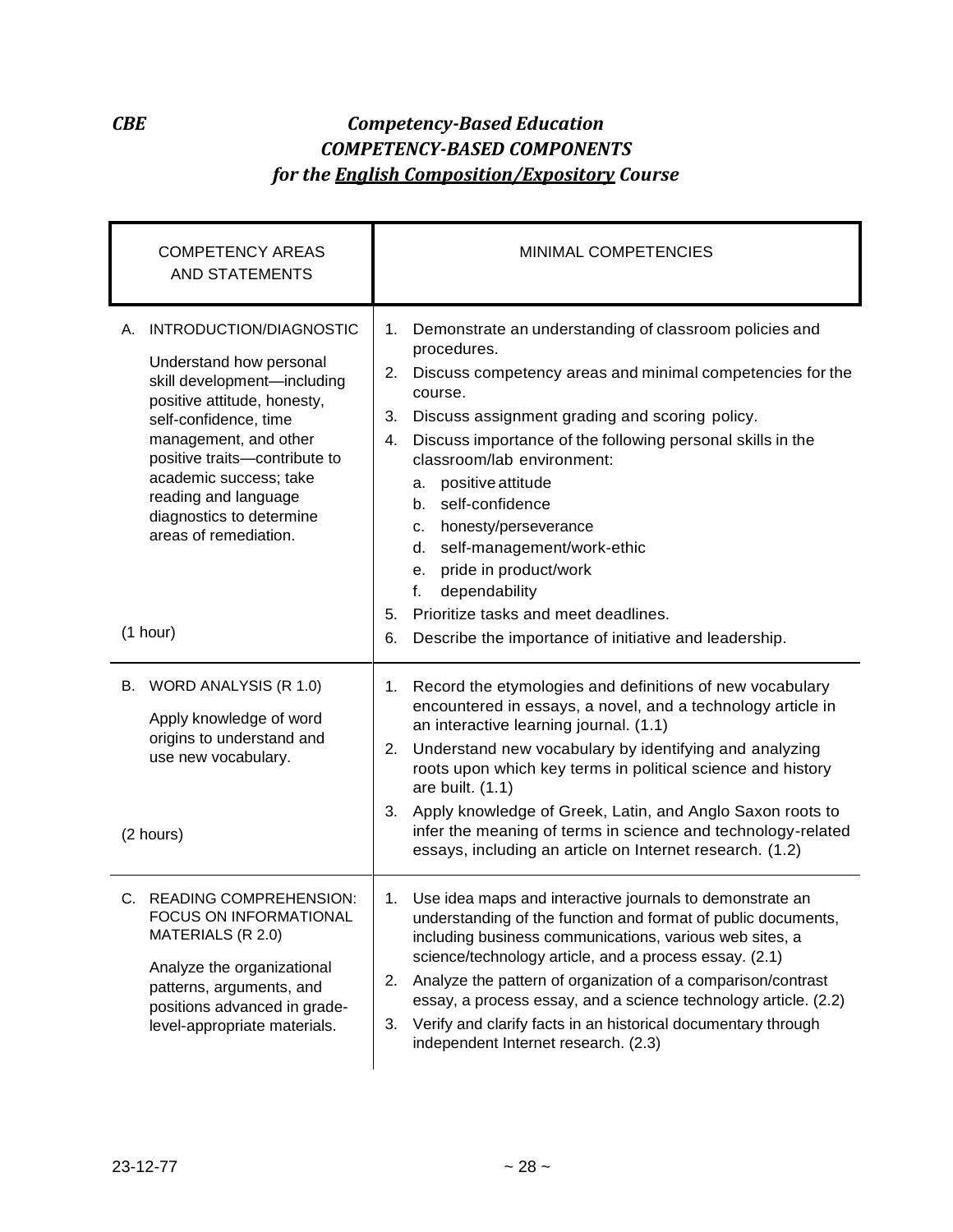|                                                                                                                                                    | Defend a warranted interpretation of a science/technology<br>4.<br>article, an essay of comparison, and a process essay by citing<br>evidence from the text. (2.4)                                                                                                                                                 |
|----------------------------------------------------------------------------------------------------------------------------------------------------|--------------------------------------------------------------------------------------------------------------------------------------------------------------------------------------------------------------------------------------------------------------------------------------------------------------------|
|                                                                                                                                                    | Employ an interactive learning journal to analyze a memoir to<br>5.<br>discern the author's implicit and explicit beliefs, such as Tim<br>O'Brien's point of view on the Vietnam War in "On the Rainy<br>River." (2.5)                                                                                             |
|                                                                                                                                                    | Identify logical fallacies, such as appeal to ignorance, appeal to<br>6.<br>pity, bandwagon, broad generalization, circular thinking, either-<br>or thinking, half-truths, oversimplification, slanted language, and<br>testimonials; use these insights to critique the content of any<br>public discourse. (2.6) |
| (9 hours)                                                                                                                                          | 7. Analyze and evaluate a documentary, such as "Dear America:<br>Letters Home from Vietnam," for balance and bias. (2.6)                                                                                                                                                                                           |
| LITERARY RESPONSE AND<br>D.<br>ANALYSIS (R 3.0)<br>Read, analyze, and respond<br>to historically or culturally<br>significant works of literature. | Identify and analyze characteristics of subgenres, such as satire<br>1.<br>in Russell Baker's "Slice of Life" and Suzanne Britt's "Neat<br>People vs. Sloppy People." (3.1)                                                                                                                                        |
|                                                                                                                                                    | Analyze an extended metaphor to identify a poet's statement<br>2.<br>about life and love. (3.2)                                                                                                                                                                                                                    |
|                                                                                                                                                    | In an interactive reading journal, reflect on tone, mood, and<br>3.<br>irony in a novel, such as Sandra Benitez's A Place Where the<br>Sea Remembers. (3.3)                                                                                                                                                        |
|                                                                                                                                                    | Identify and evaluate poet's use of simile, metaphor, and<br>4.<br>personification in a selection of poetry. (3.4)                                                                                                                                                                                                 |
|                                                                                                                                                    | Evaluate the significance of a social and historical milieu to an<br>5.<br>author's work, such as the Vietnam War era to Tim O'Brien's<br>"On the Rainy River." (3.5)                                                                                                                                              |
|                                                                                                                                                    | Identify and explain an author's use of a mythical archetype,<br>6.<br>such as the blending of Christian and Native American traditions<br>in Sandra Benitez's "A Place Where the Sea Remembers." (3.6)                                                                                                            |
|                                                                                                                                                    | Relate a novel, a memoir, and a documentary film to the themes<br>7.<br>and issues of their historical context. (3.7)                                                                                                                                                                                              |
|                                                                                                                                                    | 8.<br>Analyze and reflect on the consistency of political and<br>philosophical themes in a selection of works, such as the<br>Vietnam War era as reflected in "Dear America: Letters Home                                                                                                                          |
| (9 hours)                                                                                                                                          | from Vietnam" and "On the Rainy River." (3.8, 3.9)                                                                                                                                                                                                                                                                 |
| <b>WRITING STRATEGIES</b><br>Е.<br>(W 1.0)                                                                                                         | Compose narrative, expository, persuasive, and descriptive<br>1.<br>essays that demonstrate a grasp of the elements of discourse,                                                                                                                                                                                  |
| Use the writing process to<br>produce clear, coherent,<br>and focused compositions.                                                                | including purpose and speaker. (1.1)<br>Use precise language, action verbs, details, and examples to<br>2.<br>create narrative, expository, persuasive, and descriptive<br>compositions with a distinct style and point of view. (1.2)                                                                             |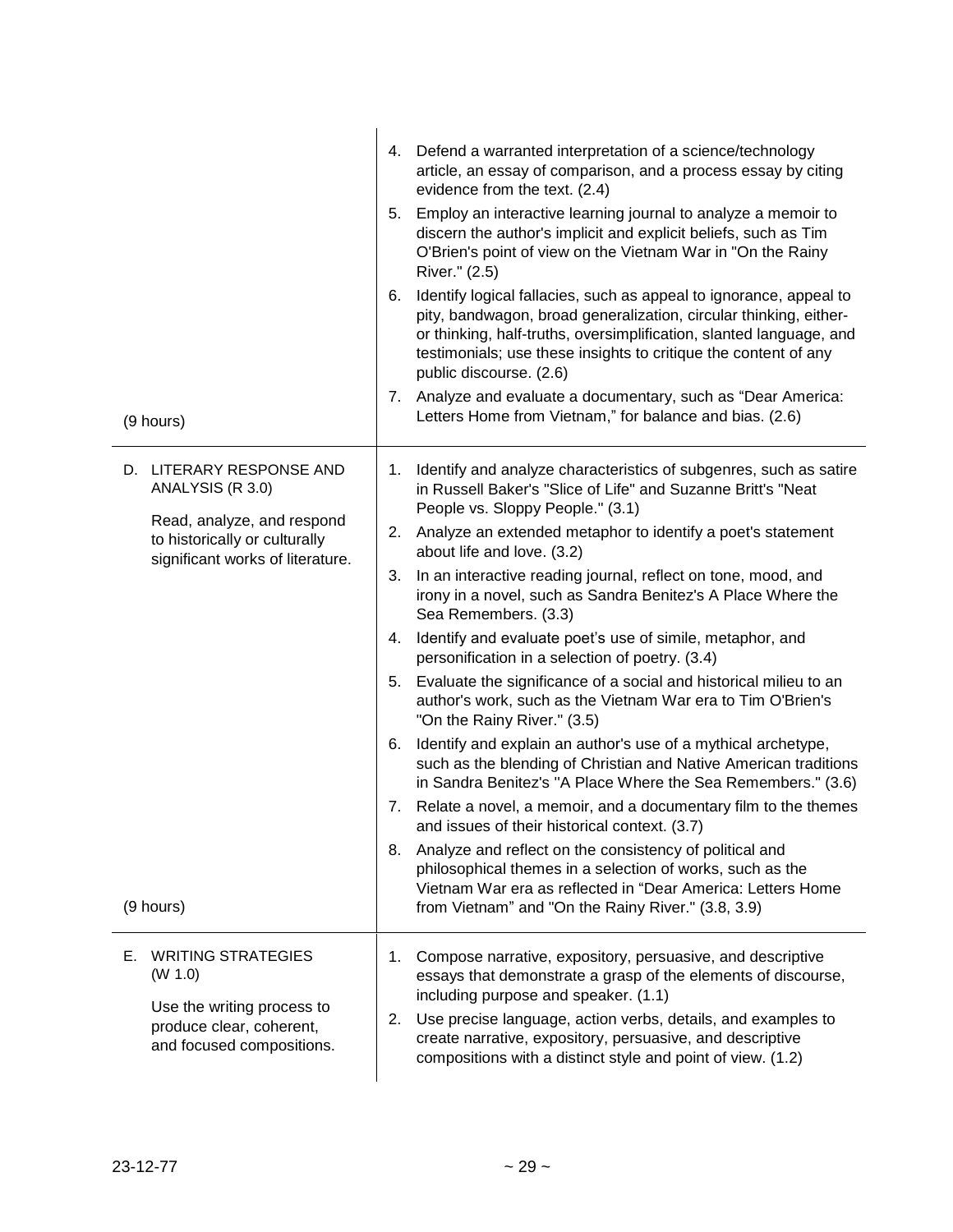|                                                          | Discuss, draft, and refine clear and effective topic sentences<br>3.<br>and thesis statements. (1.3)                                                                                                                                                  |
|----------------------------------------------------------|-------------------------------------------------------------------------------------------------------------------------------------------------------------------------------------------------------------------------------------------------------|
|                                                          | 4. Use a variety of prewriting techniques to generate and develop a<br>strong thesis, persuasive supporting material, and an effective<br>structure. (1.3)                                                                                            |
|                                                          | Support topic sentences and thesis statements with precise<br>5.<br>data, concrete details, and relevant examples. (1.3)                                                                                                                              |
|                                                          | Develop the main ideas in paragraphs and essays through the<br>6.<br>use of anecdote, vivid imagery, and repetition. (1.4)                                                                                                                            |
|                                                          | Connect the ideas in paragraphs and essays through the skilled<br>7.<br>use of transitions. (1.5)                                                                                                                                                     |
|                                                          | Employ language adeptly and naturally for a distinct voice and<br>8.<br>tone. (1.5)                                                                                                                                                                   |
|                                                          | Enhance an historical investigation by clearly formulating a<br>9.<br>research question and employing an effective research strategy.<br>(1.6)                                                                                                        |
|                                                          | 10. Use systematic strategies to organize and record information,<br>such as using an idea map/graphic organizer to plan the<br>composition of an historical investigation report. (1.7)                                                              |
|                                                          | 11. Use a word processing program to integrate charts, tables, or<br>other graphics into a process essay. (1.8)                                                                                                                                       |
|                                                          | 12. Use a rubric to guide the planning, drafting, and revising of an<br>essay to achieve precise word choice, appropriate tone, and an<br>individual voice. (1.9)                                                                                     |
|                                                          | 13. Work with a peer editing group to revise writing for improved<br>sentence variety and style. (1.9)                                                                                                                                                |
|                                                          | 14. Employ an editing checklist in individual and group evaluations<br>to revise writing for a better sense of audience, purpose, and<br>genre. (1.9)                                                                                                 |
| (6 hours)                                                | 15. Consider, evaluate, respond, and when appropriate, incorporate<br>corrections and suggestions offered by peer editors and the<br>instructor to revise and refine writing. (1.9)                                                                   |
| F. WRITTEN AND ORAL<br>LANGUAGE CONVENTIONS<br>(WOE 1.0) | Proofread and edit essays for errors in punctuation, usage,<br>1.<br>spelling, modification, and sentence structure. (1.1)                                                                                                                            |
| Write and speak with a                                   | Identify and correct sentence fragments, run-on sentences, and<br>2.<br>comma splices in a text. (1.1)                                                                                                                                                |
| command of standard<br>English conventions.              | Write and revise a resume, an historical investigation report,<br>3.<br>comparison and process essays, and personal narratives, and<br>demonstrate a skilled grasp of punctuation, spelling, sentence<br>structure, and manuscript conventions. (1.2) |
|                                                          | Prepare and present an oral presentation demonstrating a<br>4.<br>command of written and oral English conventions. (1.3)                                                                                                                              |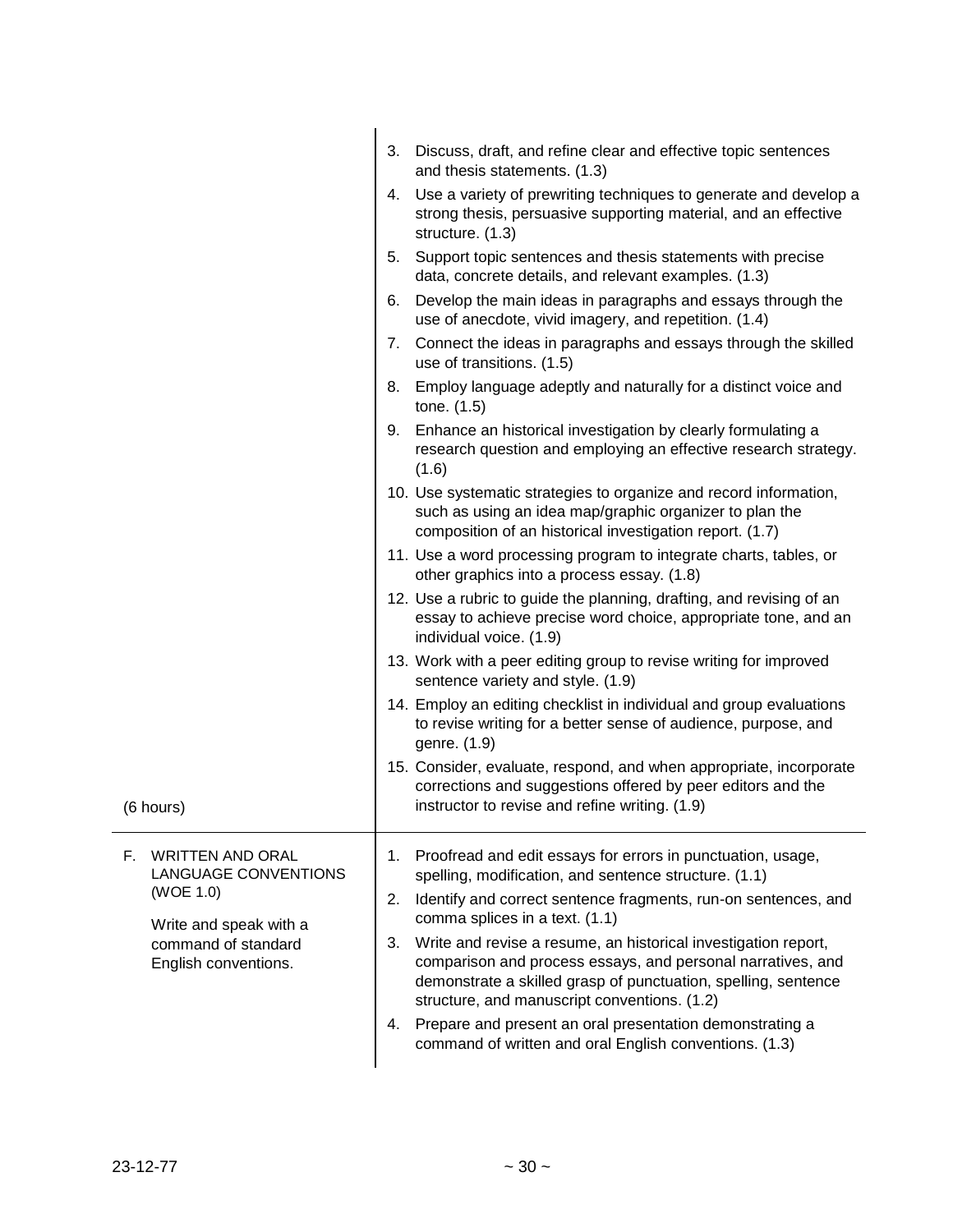| (4 hours)                                                                                                                                                     | Employ a word processing program and resume template to<br>5.<br>enhance the drafting, revision, and appropriate formatting of a<br>resume. $(1.3)$<br>Effectively use a writer's handbook to check and correct errors<br>6.<br>in usage, punctuation, grammar, and manuscript form. (1.3)                                                                                                                                                                                                                                                                                                                                                                                                                                                                                                                                                                                                                                                                                                                                  |
|---------------------------------------------------------------------------------------------------------------------------------------------------------------|-----------------------------------------------------------------------------------------------------------------------------------------------------------------------------------------------------------------------------------------------------------------------------------------------------------------------------------------------------------------------------------------------------------------------------------------------------------------------------------------------------------------------------------------------------------------------------------------------------------------------------------------------------------------------------------------------------------------------------------------------------------------------------------------------------------------------------------------------------------------------------------------------------------------------------------------------------------------------------------------------------------------------------|
| G. WRITING APPLICATIONS:<br><b>GENRES AND THEIR</b><br><b>CHARACTERISTICS (W 2.0)</b><br>Write biographical,<br>autobiographical, or fictional<br>narratives. | Read, analyze, and critique exemplary narratives written by<br>1.<br>student and professional writers. (2.1)<br>Use concrete details to create a convincing sense of place in a<br>2.<br>biographical narrative. (2.1)<br>3.<br>Sequence a series of events to create a sense of suspense in<br>the reader. $(2.1)$<br>Describe specific gestures, actions, and thoughts to create vivid<br>4.<br>characters in a biographical narrative. (2.1)<br>Use sights, sounds, smells, textures, and interior to enhance the<br>5.<br>meaning of a personal narrative. (2.1)<br>Use transitions to effectively portray changes in action, place,<br>6.<br>and mood. $(2.1)$<br>Employ metaphor and simile to express the significance of a<br>7.                                                                                                                                                                                                                                                                                    |
| (4 hours)                                                                                                                                                     | personal experience. (2.1)                                                                                                                                                                                                                                                                                                                                                                                                                                                                                                                                                                                                                                                                                                                                                                                                                                                                                                                                                                                                  |
| H. WRITING APPLICATIONS:<br><b>GENRES AND THEIR</b><br>CHARACTERISTICS (W 2.0)<br>Write responses to literature.                                              | Write, draft, and revise interpretive essays in response to a<br>1.<br>novel and a poem. (2.2)<br>Analyze and interpret character and conflict in a novel and<br>2.<br>support the interpretation with textual references and<br>quotations. (2.2)<br>Use an interactive learning journal to reflect on a novelist's use of<br>3.<br>imagery, language, and irony. (2.2)<br>Write, draft, and revise and organize essay to explore a poem's<br>4.<br>extended metaphor and explain its theme. (2.2)<br>In preparation for writing a critical essay, make entries in an<br>5.<br>interactive journal to reflect on complexities of characterization,<br>conflict, and theme in a novel. (2.2)<br>Use prewriting techniques to develop a thesis and plan the<br>6.<br>introductions, body paragraphs, and conclusions of an essay of<br>interpretation. (2.2)<br>In an interpretive essay, identify and explain a writer's use of<br>7.<br>stylistic devices, such as irony, and then discuss the effects<br>created. $(2.2)$ |
| (6 hours)                                                                                                                                                     | Analyze and articulate an appreciation of a poet's use of<br>8.<br>imagery in a selection of poems. (2.2)                                                                                                                                                                                                                                                                                                                                                                                                                                                                                                                                                                                                                                                                                                                                                                                                                                                                                                                   |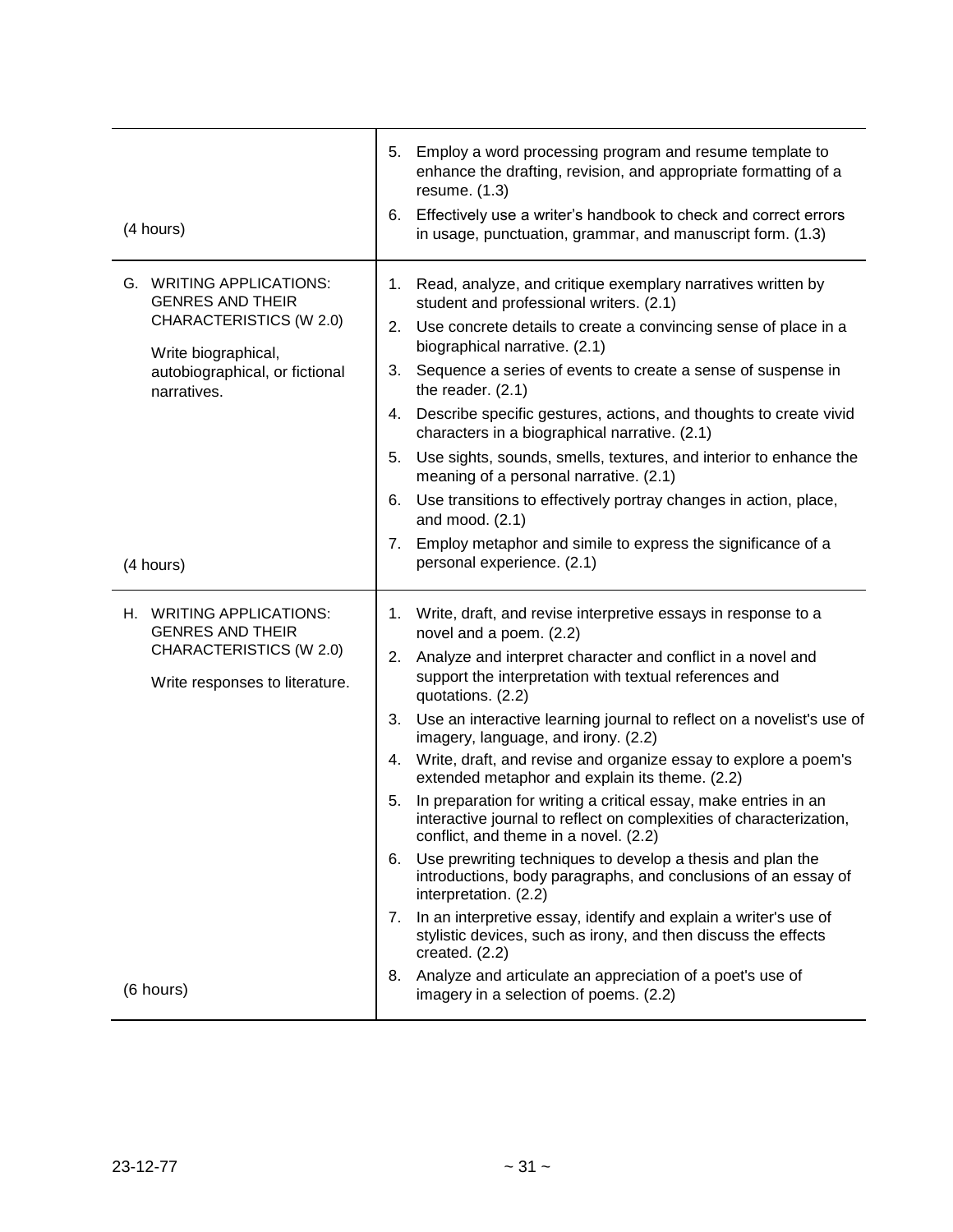| <b>WRITING APPLICATIONS:</b><br>L.<br><b>GENRES AND THEIR</b><br><b>CHARACTERISTICS (W 2.0)</b><br>Write reflective compositions.<br>(4 hours)             | Read, analyze and critique exemplary reflective essays written<br>1.<br>by students and professionals. (2.3)<br>Identify and evaluate how the author explores the significance of<br>2.<br>a personal experience and uses a specific organizing structure<br>to provide a logical flow of events and information. (2.3)<br>Develop, draft, and revise an essay comparing and contrasting<br>3.<br>individuals, experiences, or places of key personal significance.<br>(2.3)<br>Use the rhetorical strategy of a process essay to reflect on<br>4.<br>personal experiences, relationships, and social behavior. (2.3)<br>Write reflective essays which connect personal experiences to<br>5.<br>more general insights into life. (2.3) |
|------------------------------------------------------------------------------------------------------------------------------------------------------------|----------------------------------------------------------------------------------------------------------------------------------------------------------------------------------------------------------------------------------------------------------------------------------------------------------------------------------------------------------------------------------------------------------------------------------------------------------------------------------------------------------------------------------------------------------------------------------------------------------------------------------------------------------------------------------------------------------------------------------------|
| <b>WRITING APPLICATIONS:</b><br>J.<br><b>GENRES AND THEIR</b><br><b>CHARACTERISTICS (W 2.0)</b><br>Write historical investigation<br>reports.<br>(4 hours) | Read and analyze a persuasive composition. (2.4)<br>1.<br>Use exposition, narration, description, and argumentation to<br>2.<br>write a first-person historical investigation report from the point of<br>view of a young draftee in the Vietnam War era. (2.4)<br>Analyze and draw upon primary and secondary sources to<br>3.<br>research the Vietnam War era. (2.4)<br>Evaluate the differences in primary and secondary historical<br>4.<br>sources and use the insights gained to enhance the historical<br>investigation report. (2.4)<br>Consider information from all perspectives and evaluate all<br>5.<br>sources for balance and bias. (2.4)<br>Cite sources in accordance with the MLA style. (2.4)<br>6.                 |
| K. WRITING APPLICATIONS:<br><b>GENRES AND THEIR</b><br><b>CHARACTERISTICS (W 2.0)</b><br>Write job applications and<br>resumes.<br>(4 hours)               | Read, analyze, and evaluate a functional and a chronological<br>1.<br>resume. $(2.5)$<br>Outline, draft, and revise a resume in a style and format most<br>2.<br>appropriate to the writer's experience and aspirations. (2.5)<br>Write a resume by providing all necessary information and<br>3.<br>adopting a style and tone appropriate to the intended audience.<br>(2.5)<br>4. Employ a template in word processing program to produce an<br>elegant and effective resume. (2.5)<br>Use page formats, fonts, and spacing to maximize clarity and<br>5.<br>impact. $(2.5)$                                                                                                                                                         |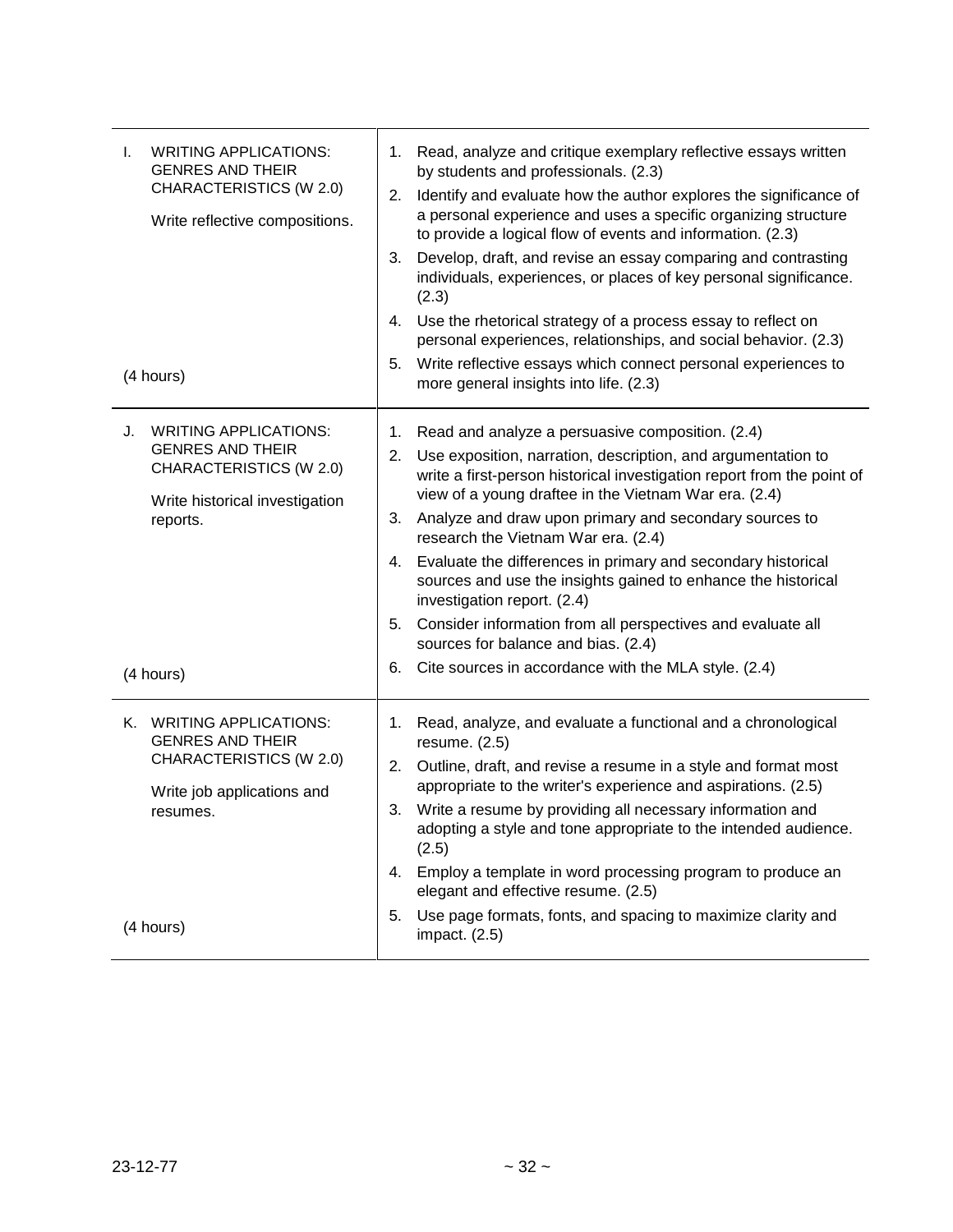| LISTENING AND SPEAKING<br>L.<br>STRATEGIES (LS 1.0)             | Identify and discuss media viewing skills, including the concepts<br>1.<br>of completeness, correctness, balance, and bias. (1.1)                                                |
|-----------------------------------------------------------------|----------------------------------------------------------------------------------------------------------------------------------------------------------------------------------|
| Plan and deliver focused<br>presentations that convey           | Evaluate and critique a documentary film according to the<br>2.<br>criteria of completeness, correctness, balance, and bias.                                                     |
| clear and distinct perspectives<br>and solid reasoning.         | Analyze and critique Internet websites in terms of content,<br>3.<br>sponsoring organizations, and reliability. (1.1)                                                            |
|                                                                 | Evaluate and discuss the impact of the media on shaping views<br>4.<br>and attitudes. (1.2)                                                                                      |
|                                                                 | Interpret and evaluate how media artists communicate ideas and<br>5.<br>events in documentary films, in television news reports, and on<br>Internet sites. (1.3)                 |
|                                                                 | Enhance the persuasive power of an argument with rhetorical<br>6.<br>questions, personal anecdotes, and dialogue. (1.4)                                                          |
|                                                                 | Identify and evaluate the use of logic and logical fallacies in the<br>7.<br>media. (1.5)                                                                                        |
|                                                                 | Write reflective essays for oral presentation, using irony and<br>8.<br>humor for aesthetic effect and impact. (1.4)                                                             |
|                                                                 | Describe a social or scientific process in a fresh and compelling<br>9.<br>way by appealing to logic, to emotion, and to ethics. (1.6)                                           |
|                                                                 | 10. Prepare the presentation of an original poem through rehearsal<br>and/or through the preparation of a multimedia format. (1.7)                                               |
|                                                                 | 11. Demonstrate a clear sense of purpose and audience by using<br>both formal and informal language in discussions and<br>presentations. (1.8)                                   |
|                                                                 | 12. Research strategies for an historical investigation report by<br>viewing and analyzing an historical documentary. (1.9)                                                      |
|                                                                 | 13. Analyze, evaluate, and choose appropriate effects for a<br>multimedia presentation of an original poem. (1.10)                                                               |
|                                                                 | 14. Evaluate a speaker's delivery in a documentary or in a class<br>presentation. (1.11)                                                                                         |
|                                                                 | 15. Identify, analyze, and discuss logical fallacies in commercial<br>media and oral presentations. (1.12)                                                                       |
| (5 hours)                                                       | 16. Analyze and evaluate the use of persuasive speech, reasoning,<br>and proof in an historical documentary. (1.13)                                                              |
| M. SPEAKING APPLICATIONS:                                       | Deliver a reflective presentation. (2.1)<br>1.                                                                                                                                   |
| <b>GENRES AND THEIR</b><br><b>CHARACTERISTICS (LS 2.0)</b>      | Describe a social or scientific process and explore its personal<br>2.<br>significance. (2.1)                                                                                    |
| Deliver polished formal<br>and extemporaneous<br>presentations. | Use narrative, persuasive, and expository techniques to identify<br>3.<br>significant persons, places or experiences and reflect on their<br>similarities and differences. (2.1) |
|                                                                 | Articulate a key distinction between two important personal<br>4.<br>influences. (2.1)                                                                                           |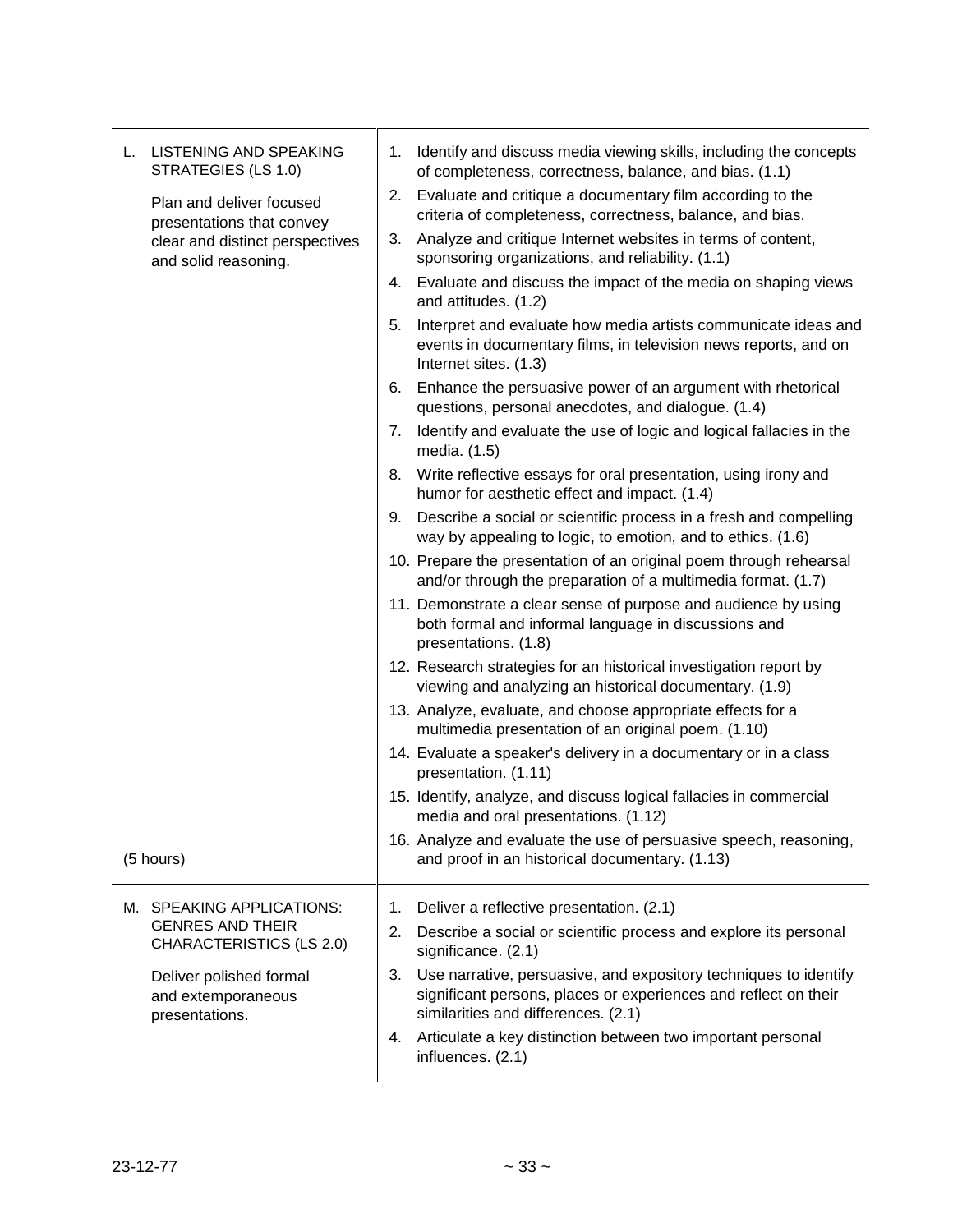|           | 5.<br>Develop a process or comparison presentation with supporting<br>anecdotes, quotations, and facts and statistics. (2.1)                                                     |
|-----------|----------------------------------------------------------------------------------------------------------------------------------------------------------------------------------|
|           | Relate personal experiences to broader, more general themes.<br>6.<br>(2.1)                                                                                                      |
|           | Deliver oral responses to literature. (2.1)<br>7.                                                                                                                                |
|           | Analyze and discuss a novel and articulate a thesis about the<br>8.<br>nature of the work's most significant conflict. (2.3)                                                     |
|           | Support an assertion about the conflict in a novel with detailed<br>9.<br>reference to characters' behavior and dialogue. (2.3)                                                  |
|           | 10. Identify and discuss a poet's use of an extended metaphor. (2.3)                                                                                                             |
|           | 11. Discuss ambiguity in a novel, short story, or poem. (2.3)                                                                                                                    |
|           | 12. Deliver multimedia presentations. (2.4)                                                                                                                                      |
|           | 13. Present an original poem incorporating text, images, and sound.<br>(2.4)                                                                                                     |
|           | 14. Analyze and critique an historical documentary to research ideas<br>for an original historical investigation report. (2.4)                                                   |
|           | 15. Brainstorm, write, and revise an historical investigation report,<br>demonstrating an assured grasp of the medium and a clear<br>sense of audience. (2.4)                    |
| (4 hours) | 16. Plan, rehearse, and perform a recitation of a poem or the<br>presentation of an historical investigation report to achieve<br>clarity of meaning and emotional impact. (2.5) |
|           |                                                                                                                                                                                  |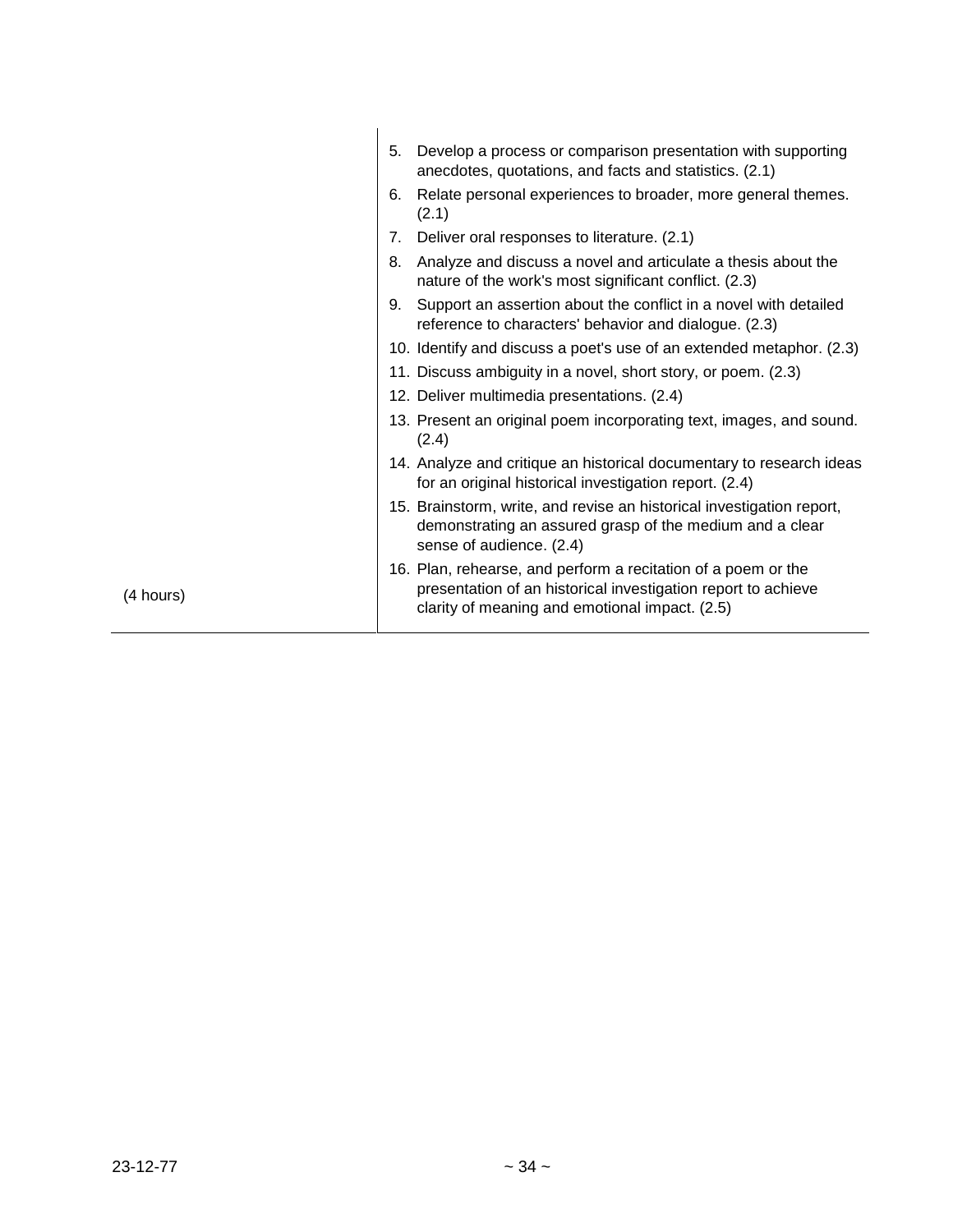## *DEFINITIONS of SCANS COMPETENCIES and FOUNDATION SKILLS*

#### **Definitions of Competencies**

**RESOURCES** Allocates Time: Selects goal related tasks; prioritizes tasks; schedules work to meet deadlines.

> Allocates Money: Uses or prepares budgets; forecasts costs; keeps records to track budget performance.

> Allocates Material and Facility Resources: Acquires, stores, and distributes materials, supplies, equipment, parts, or products.

> Allocates Human Resources: Assesses knowledge and skills and distributes work accordingly; evaluates performance; provides feedback.

**INFORMATION** Acquires and Evaluates Information: Identifies need for data, acquires data or creates data sources, and evaluates relevance of information.

> Organizes and Maintains Information: Organizes, processes, and maintains written or computerized records; sorts, classifies or reformats information.

> Interprets and Communicates Information: Selects and analyzes information communicates the results to others using oral, written, graphic, or multi-media.

> Uses Computers to Process Information: Uses computers to acquire, analyze, organize, and communicate information, including entering, modifying, storing, retrieving, and verifying data.

**INTERPERSONAL** Participates as a Member of a Team: Works cooperatively with others; contributes ideas, suggestions and effort; encourages team members; listens and responds to contributions of others; resolves differences for the benefit of the team; takes responsibility for achieving goals and for doing own share of the work.

> Teaches Others: Helps others learn by coaching or other means; conveys job information to others; provides constructive feedback.

> Serves Clients/Customers: Works and communicates with clients and customers to satisfy their expectations; listens actively to determine needs; communicates in a positive manner; obtains additional resources to satisfy client or customer needs.

> Exercises Leadership: Communicates to justify a position; encourages, persuades or motivates others; establishes credibility through competence and integrity; takes minority viewpoints into consideration.

> Negotiates to Arrive at a Decision: Works toward agreement; clarifies problems and resolves conflicts; proposes and examines options; sets realistic goals; resolves divergent interests.

> Works with Cultural Diversity: Works well with men and women and with a variety of ethnic and social groups; respects the rights of others; bases impressions on individual performance, not on stereotypes.

**SYSTEMS** Understands Systems: Knows how social, organizational, and technological systems work and operates effectively within them; knows who to ask for information and how to get resources.

Monitors and Corrects Performance: Monitors how procedures are working; predicts trends; diagnoses problems; takes action to maintain system performance.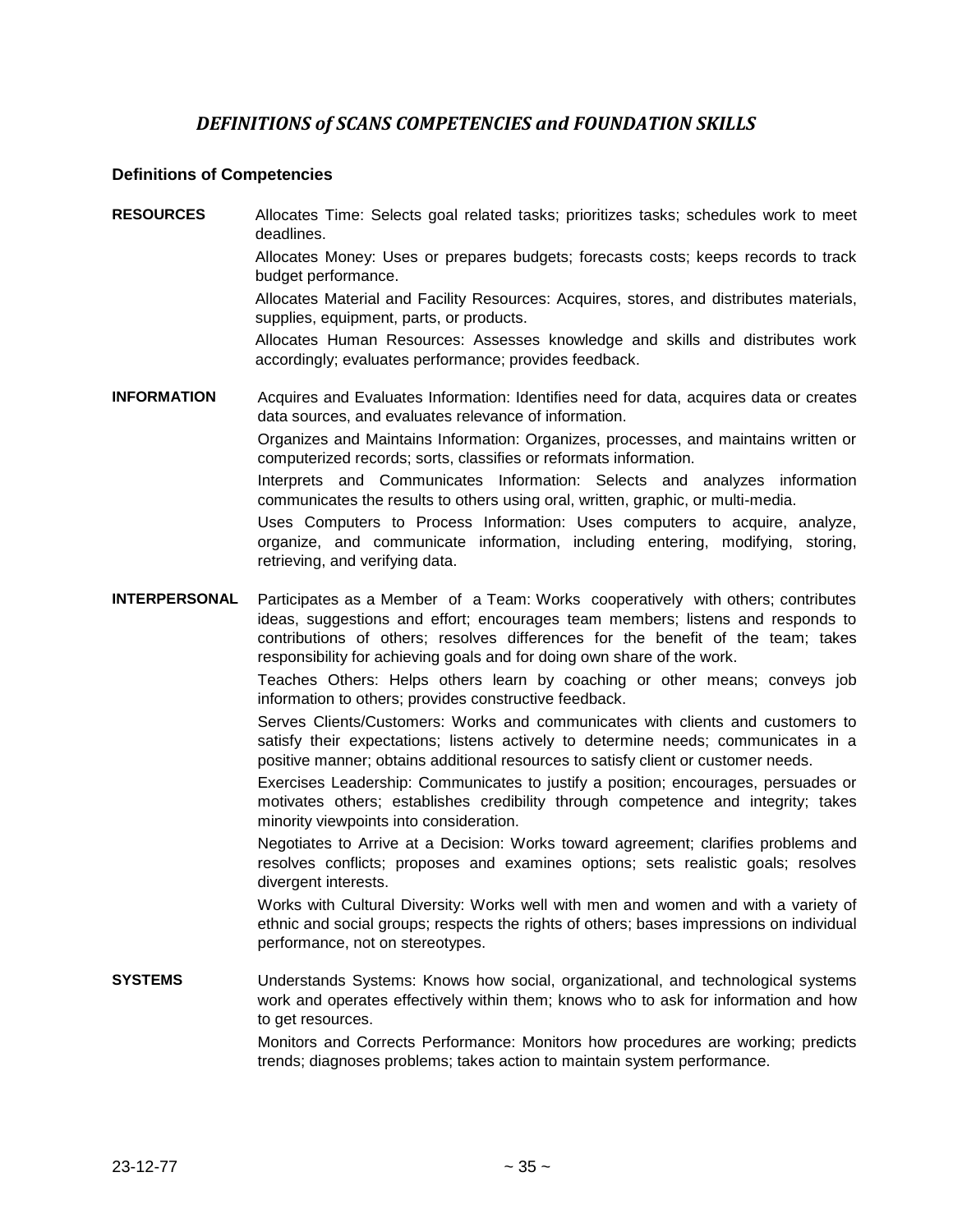## *DEFINITIONS of SCANS COMPETENCIES and FOUNDATION SKILLS (continued)*

**SYSTEMS (continued)** Improves and Designs Systems: Makes suggestions for improving products or services; recommends alternatives; responsibly challenges the status quo.

**TECHNOLOGY** Selects Technology: Chooses procedures, equipment, or computer programs to produce desired results. Applies Technology to Task: Understands purpose and procedures for setting up and operating machines, including computers and their programs. Maintains and Troubleshoots Technology: Prevents, identifies, or solves problems in machines, computers, and other technologies.

**BASIC SKILLS** Reading: Locates, understands, and interprets written information in prose and documents - including manuals, graphs, and schedules - to perform tasks. Writing: Communicates thoughts, ideas, information, and messages in writing; records information completely and accurately; checks, edits, and revises written material. Arithmetic: Performs computations; uses numerical concepts in practical situations; uses tables, graphs, and diagrams to obtain or convey numerical information. Mathematics: Approaches practical problems by choosing from a variety of mathematical techniques. Listening: Receives, attends to, interprets, and responds to verbal and non-verbal

> messages. Speaking: Organizes ideas and communicates oral messages appropriately in

> conversation, discussion, and group presentations; asks questions when needed.

**THINKING SKILLS** Creative Thinking: Uses imagination; combines ideas or information in new ways; reshapes goals in ways that that reveal new possibilities.

> Decision Making: Specifies goals and constraints, generates alternatives, considers risks, evaluates and chooses best alternative.

> Problem Solving: Recognizes that a problem exists, devises and implements a plan to resolve it, evaluates and monitors progress, and revises plan as needed.

> Seeing Things in the Mind's Eye: Organizes and processes symbols, pictures, graphs; visualizes outcomes from blueprints, diagrams, flow charts, recipes, etc.

> Knowing How to Learn: Can use learning techniques to apply and adapt new knowledge and skills in both familiar and changing situations.

> Reasoning: Uses underlying principles to solve problems; uses logic to draw conclusions.

**PERSONAL QUALITIES** Responsibility: Works hard to be excellent; sets high standards of attendance, punctuality, enthusiasm, and optimism in approaching tasks.

> Self-Esteem: Has a positive view of self; knows own skills and abilities; is aware of impact on others.

> Social: Demonstrates friendliness, adaptability, empathy and politeness; relates well to others; asserts self appropriately; takes an interest in others.

> Self-Management: Assesses own knowledge, skills, and abilities accurately; sets personal goals; responds to feedback unemotionally; is a "self-starter."

> Integrity/Honesty: Can be trusted; recognizes personal and societal values; chooses ethical courses of action.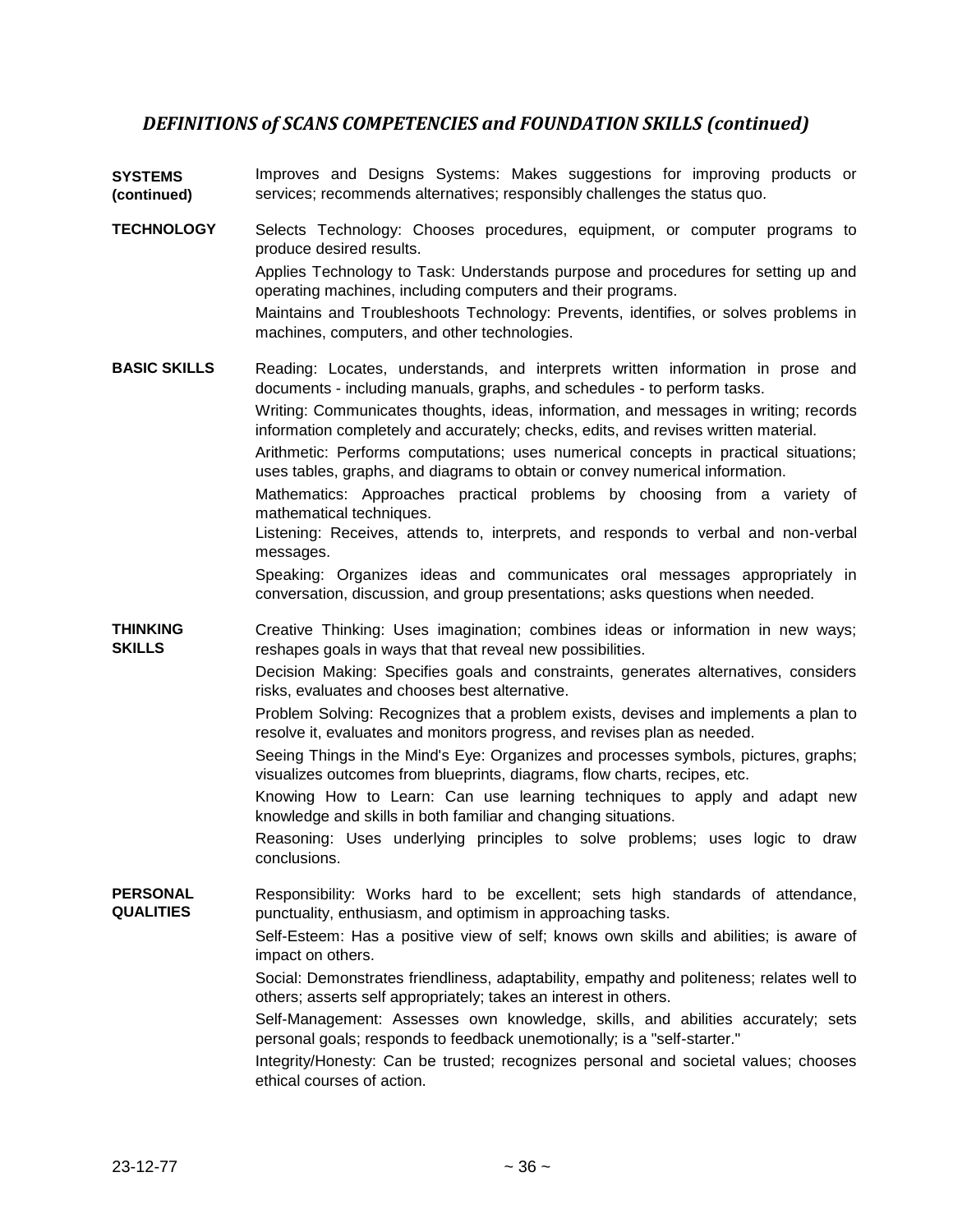## *SUGGESTED INSTRUCTIONAL MATERIALS and OTHER RESOURCES*

#### **TEXTBOOKS**

A Place Where the Sea Remembers and Related Readings, Evanston, Illinois: McDougall Littell, 1997.

A Pocketful of Essays: Volume One Rhetorically Arranged, Boston, Massachusetts: Thompson Wadsworth, 2006.

GED Connection – Language Arts: Reading and Writing, Lexington, Kentucky: KET, 2001.

The Language of Literature – 9th Grade (Orange), Evanston, Illinois: McDougall Littell, 2002.

The Language of Literature  $-10^{th}$  Grade (Blue), Evanston, Illinois: McDougall Littell, 2002.

Writers INC: A Student Handbook for Writing and Learning, Wilmington, Massachusetts: Great Source Education Group/Houghton Mifflin, 2001.

Steck-Vaughn GED: Language Arts, The Essay. Austin, Texas: Steck-Vaughn, 2002.

To Kill a Mockingbird – The Screenplay by Horton Foote, Evanston, Illinois: McDougall Littell, 2002.

**HiSET Exam Strategies, Practice, and Review**, New York, New York: Kaplan Publishing, 2017

#### **SUGGESTED READING LIST**

*The Old Man and the Sea* by Ernest Hemingway

*Against All Hope: The Prison Memoirs of Armando Valladares* by Armando Valladares

*Aunt Julia and the Scriptwriter* by Mario Vargas Llosa

*The Big Sleep* by Raymond Chandler

*Great Expectations* by Charles Dickens

*Cold Mountain* by Charles Frazier

*Dance Hall of the Dead* by Tony Hillerman

*Down and Out in Paris and London* by George Orwell

*Esperanza's Box of Saints* by Maria Amparo Escandon

*Fallen Angels* by Walter Dean Myers

*Going After Cacciato by Tim O'Brien*

*Nickel and Dimed: On (Not) Getting By in America* by Barbara Ehrenreich

*Never Cry Wolf* by Farley Mowat

*Night Flight* by Antoine de Saint-Exupery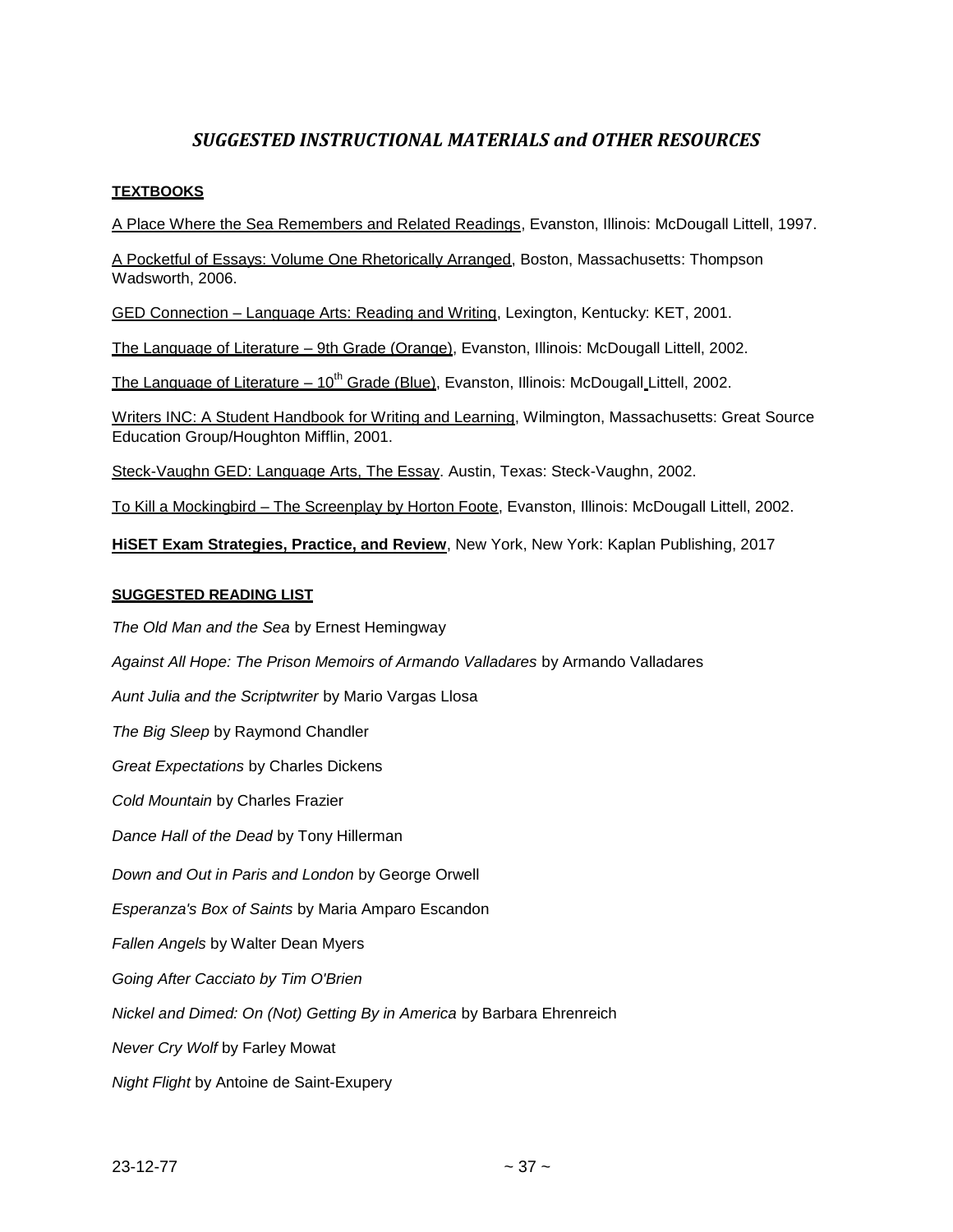#### **SUGGESTED READING LIST (continued)**

*On the Road* by Jack Kerouac

*Sweet Summer: Growing Up With and Without My Dad* by Bebe Moore Campbell

*Walkin' the Dog* by Walter Mosely

#### **MEDIA AND TECHNOLOGY**

Dear America: Letters Home from Vietnam, 1988.

**HiSET Online Tutorials**, Apex Learning, 2018

#### **HiSET Exam Diagnostic Intervention Solution**, Edmentum, 2018

GED Connection Programs 5, 6, 7, 8, and 9, Lexington, Kentucky: KET, The Kentucky Network -Enterprise Division, 2001.

#### **RESOURCE PERSONS**

Adult Secondary Education Supervisor

Adult Secondary Education Teacher Advisor